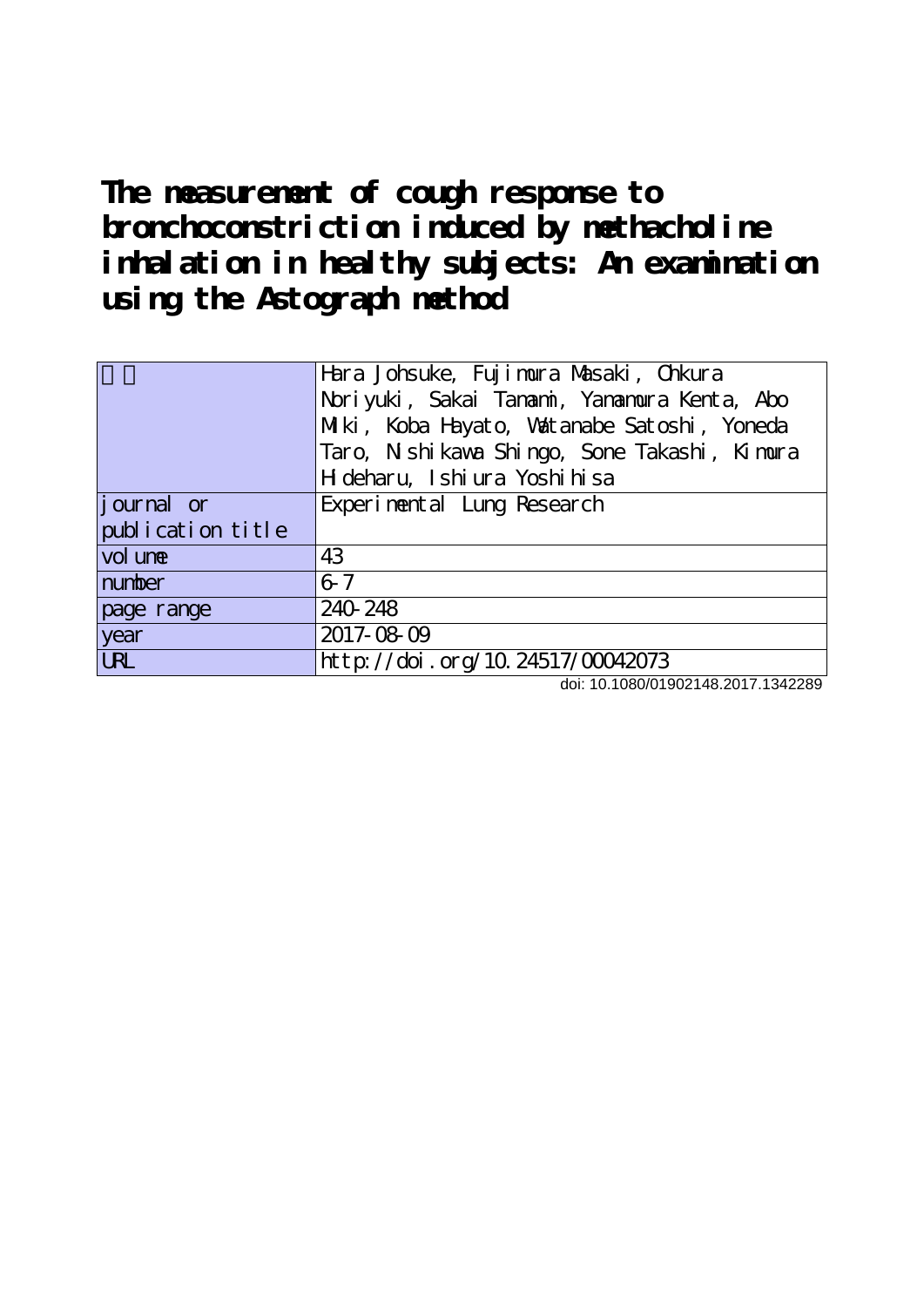#### **Title Page**

### **TITLE:**

The Measurement of Cough Response to Bronchoconstriction Induced by Methacholine Inhalation in Healthy Subjects: An Examination Using the Astograph Method

## **The full names of the authors:**

Johsuke Hara, MD, PhD 1), Masaki Fujimura, MD, PhD, FCCP 2), Noriyuki Ohkura,

MD, PhD 1), Tamami Sakai, MD 1), Kenta Yamamura, MD 1), Miki Abo, MD, PhD 1), Hayato Koba, MD 1), Satoshi Watanabe, MD, PhD 1), Taro Yoneda, MD 1), Shingo Nishikawa, MD 1), Takashi Sone, MD, PhD 1), Hideharu Kimura, MD, PhD 1), Yoshihisa Ishiura, MD, PhD 3), Kazuo Kasahara, MD, PhD 1)

## **The addresses of the institutions:**

1) Department of Respiratory Medicine, Faculty of Medicine, Institute of Medical, Pharmaceutical and Health Sciences, Kanazawa University, Kanazawa, Ishikawa, Japan 2) Respiratory Medicine, National Hospital Organization Nanao Hospital, Nanao, Ishikawa, Japan

3) Respiratory Medicine, Toyama City Hospital, Toyama, Toyama, Japan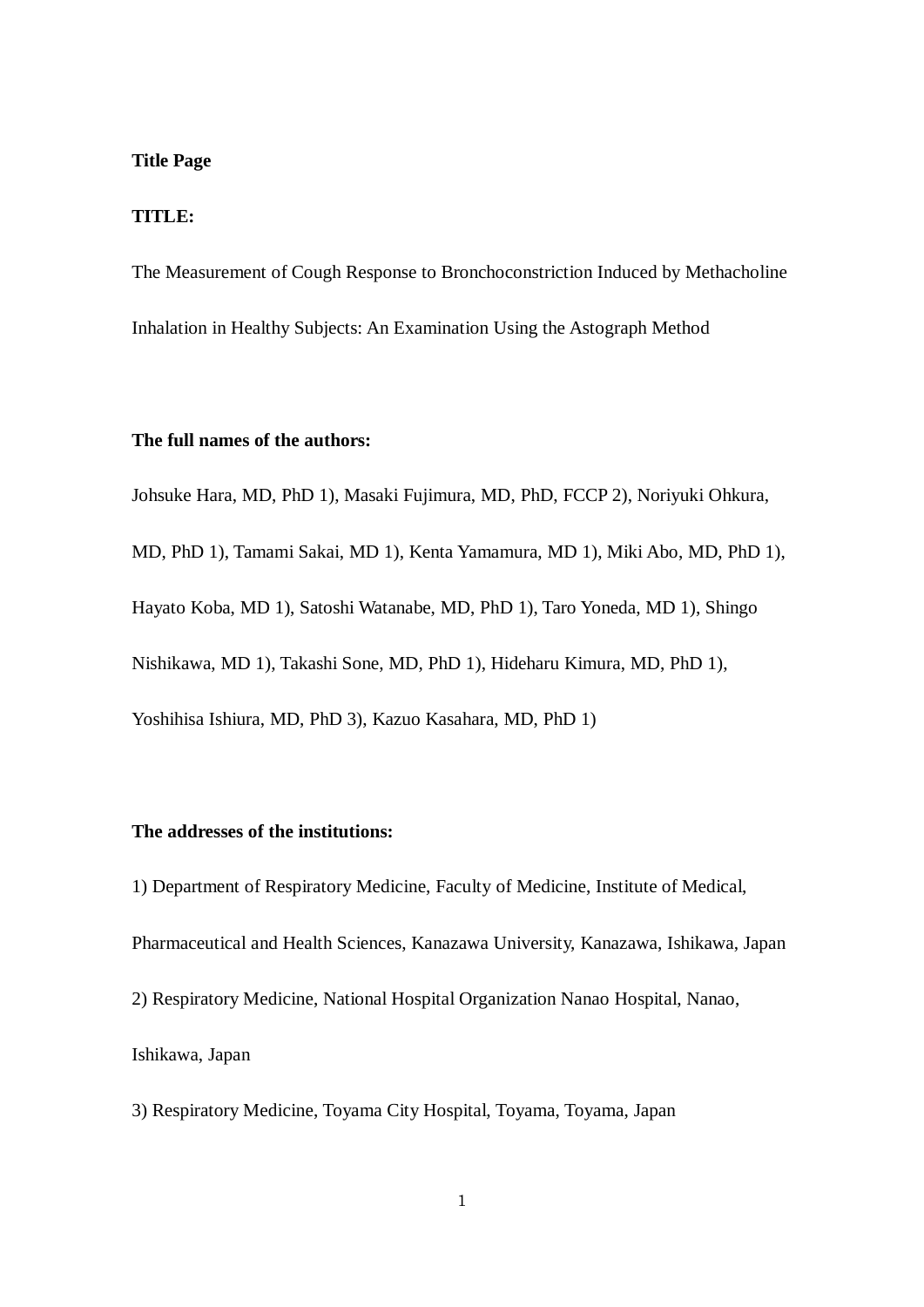## **Corresponding author full contact details:**

Name: Johsuke Hara

Address: 13-1, Takara-machi, Kanazawa, Ishikawa, Japan

Postal code: 920-8641

City: Kanazawa

Country: Japan

E-mail: [hara0728@staff.kanazawa-u.ac.jp](mailto:hara0728@staff.kanazawa-u.ac.jp)

Telephone number: +81-76-265-2000

Facsimile number: +81-76-234-4252

# **Authors' contributions:**

JH designed the study, and wrote the initial draft of the manuscript. MF and KK contributed to analysis and assisted in the preparation of the manuscript. JH, TS, KY, HK, SW, TY and SN were involved in the recruitment of healthy subjects. NO and MA were involved in the data interpretation. TS, HK and YI were involved in the study design and data interpretation. All authors have approved the final version of this manuscript for submission.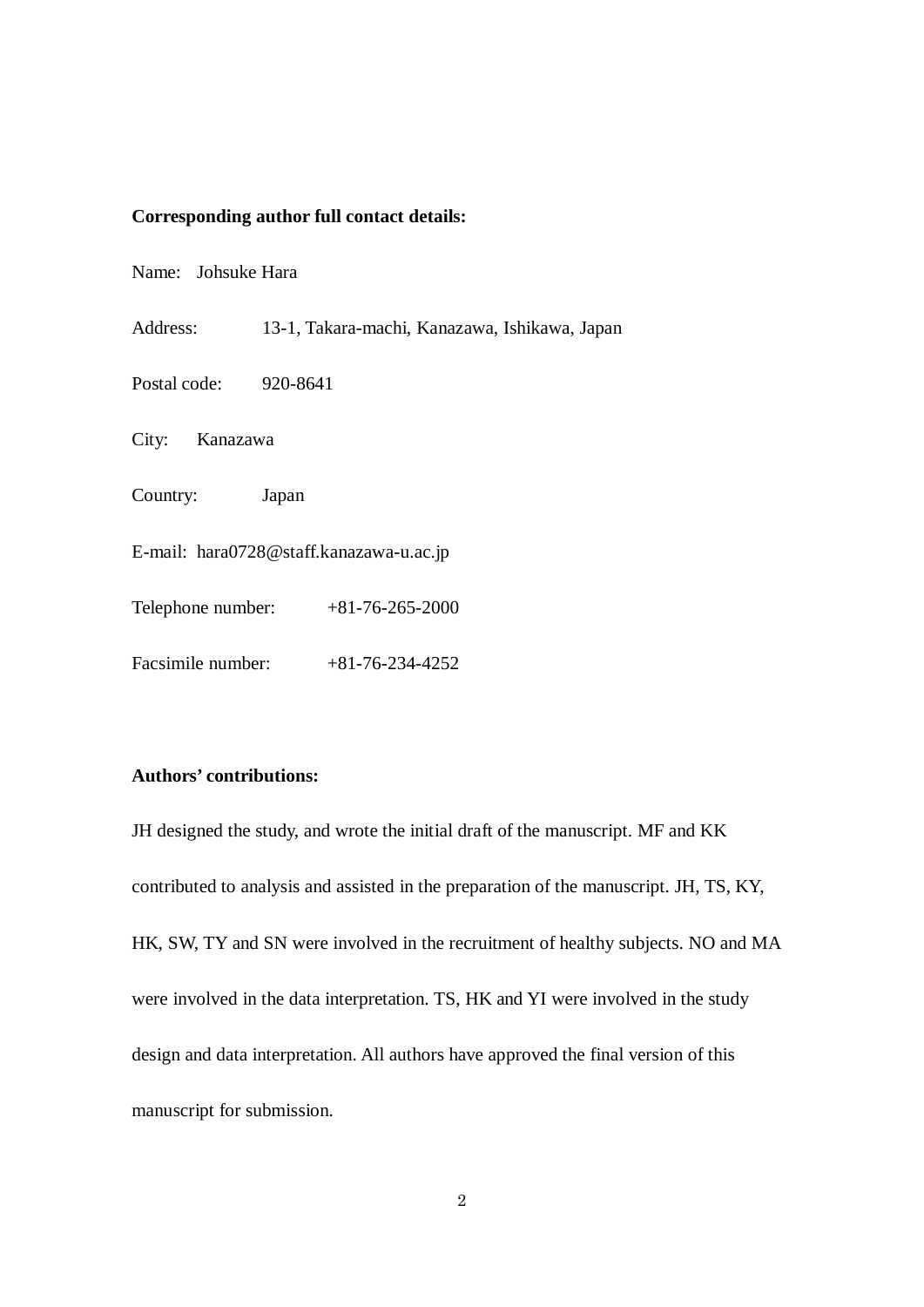#### **ABSTRACT:**

Background:

We demonstrated that heightened cough response to bronchoconstriction is a fundamental feature of cough variant asthma (CVA). To evaluate this physiological feature of CVA in daily clinical practice, it is necessary to clarify the cough response to bronchoconstriction in healthy subjects. We evaluated cough response to methacholine (MCh)-induced bronchoconstriction in healthy subjects. A forced oscillometry technique was used to measure airway resistance changes with Mch.

## Methods:

Healthy never-smokers (21 men, 20 women; mean  $22.3 \pm 3.7$  years) participated. None had a >3-week cough history, clinically significant respiratory or cardiovascular disorders, or disorders that might put subjects at risk or influence the study results or the subjects' ability to participate. Twofold increasing concentrations of Mch chloride diluted in phosphate-buffered saline (0.039 to 160 mg/mL) were inhaled from nebulizers at 1-minute intervals during subjects' tidal breathing after the baseline respiratory resistance (Rrs) was recorded. Mch inhalation continued until Rrs reached twice the baseline value and  $FEV_1$  decreased to <90% of baseline value. Spirometry was measured before Mch inhalation and immediately after Rrs had increased twofold.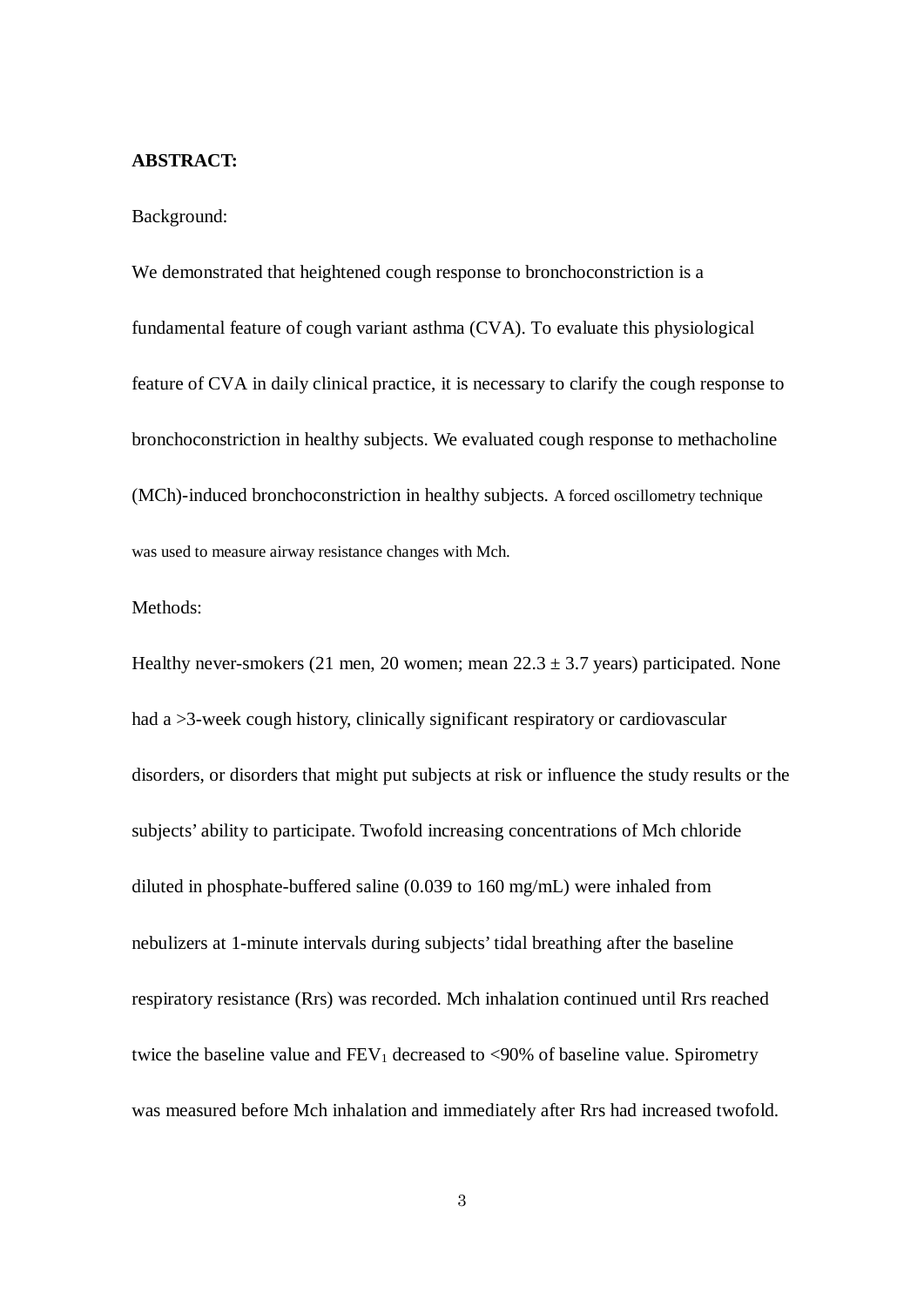Coughs were counted during and for 30 minutes after Mch inhalation. The cough reflex sensitivity to capsaicin was also examined.

Results:

The number of coughs was  $11.1 \pm 14.3$  (median, 7.0; range, 0 to 71; reference range, 0 to 39.7). There was no significant difference in the cough response between the sexes. The reproducibility of the cough response to bronchoconstriction was sufficient. No correlation existed between the bronchoconstriction-induced cough response and capsaicin cough-reflex sensitivity.

Conclusions:

Using the Astograph method, cough response to bronchoconstriction could be measured easily, safely and highly reproducibly in healthy subjects.

## Clinical Trial Registration

The Kanazawa University Hospital's Medical Ethics Committee approved this study (registration number 2015-039, UMIN 000020804).

# **Running Head:**

Bronchoconstriction and cough in Healthy Subjects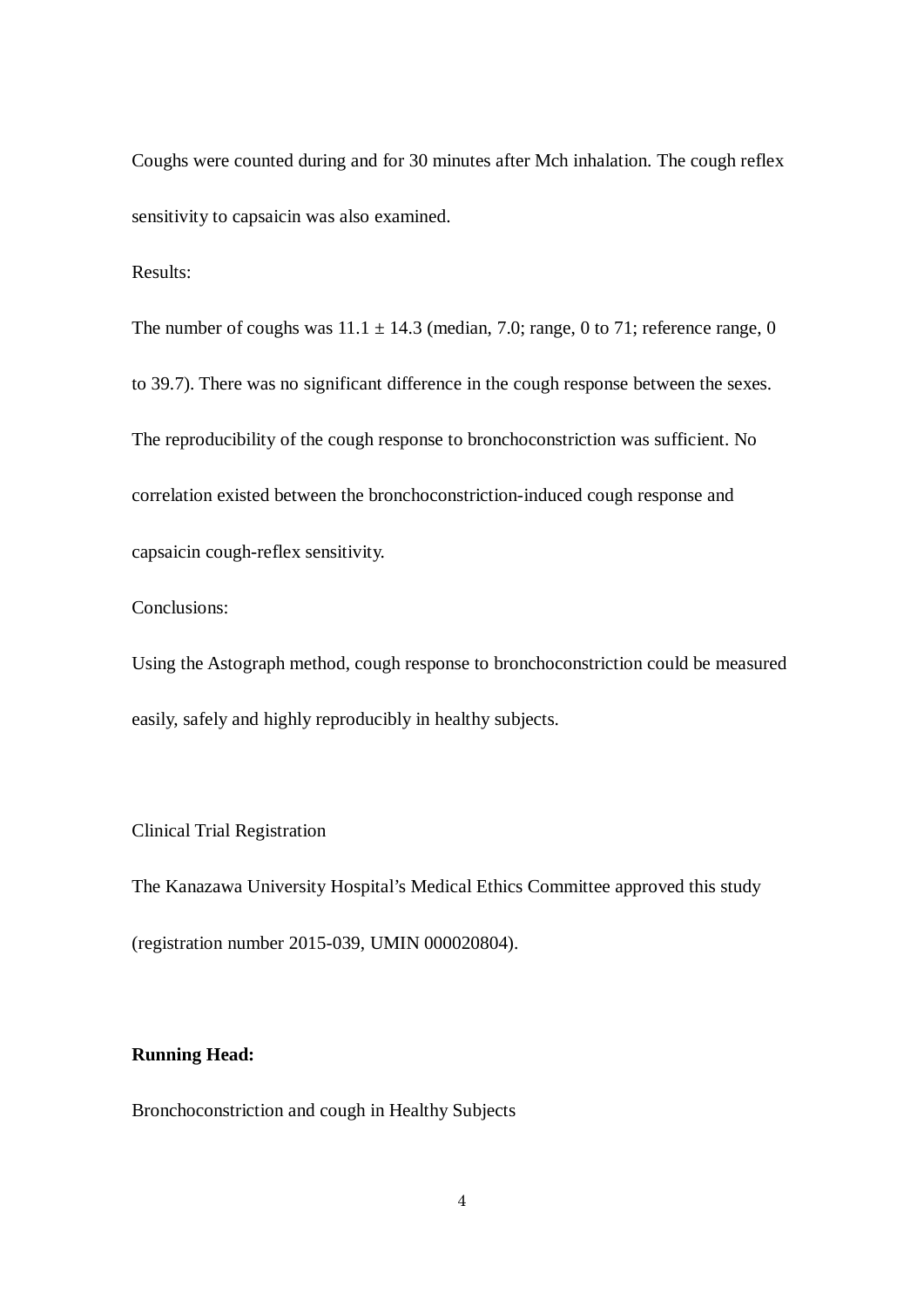# **Keywords:**

Bronchoconstriction

Chronic cough

Cough variant asthma

Methacholine chloride

Bronchial provocation Tests

# **Abbreviations:**

- $AC = A$ topic cough
- ACE = angiotensin converting enzyme
- $CVA = \text{cough variant asthma}$
- $FEV<sub>1</sub> = forced \, \text{expiratory} \, \text{volume in 1 second}$
- $Mch = Methacholine$
- Rrs = respiratory resistance
- SBS = sinobronchial syndrome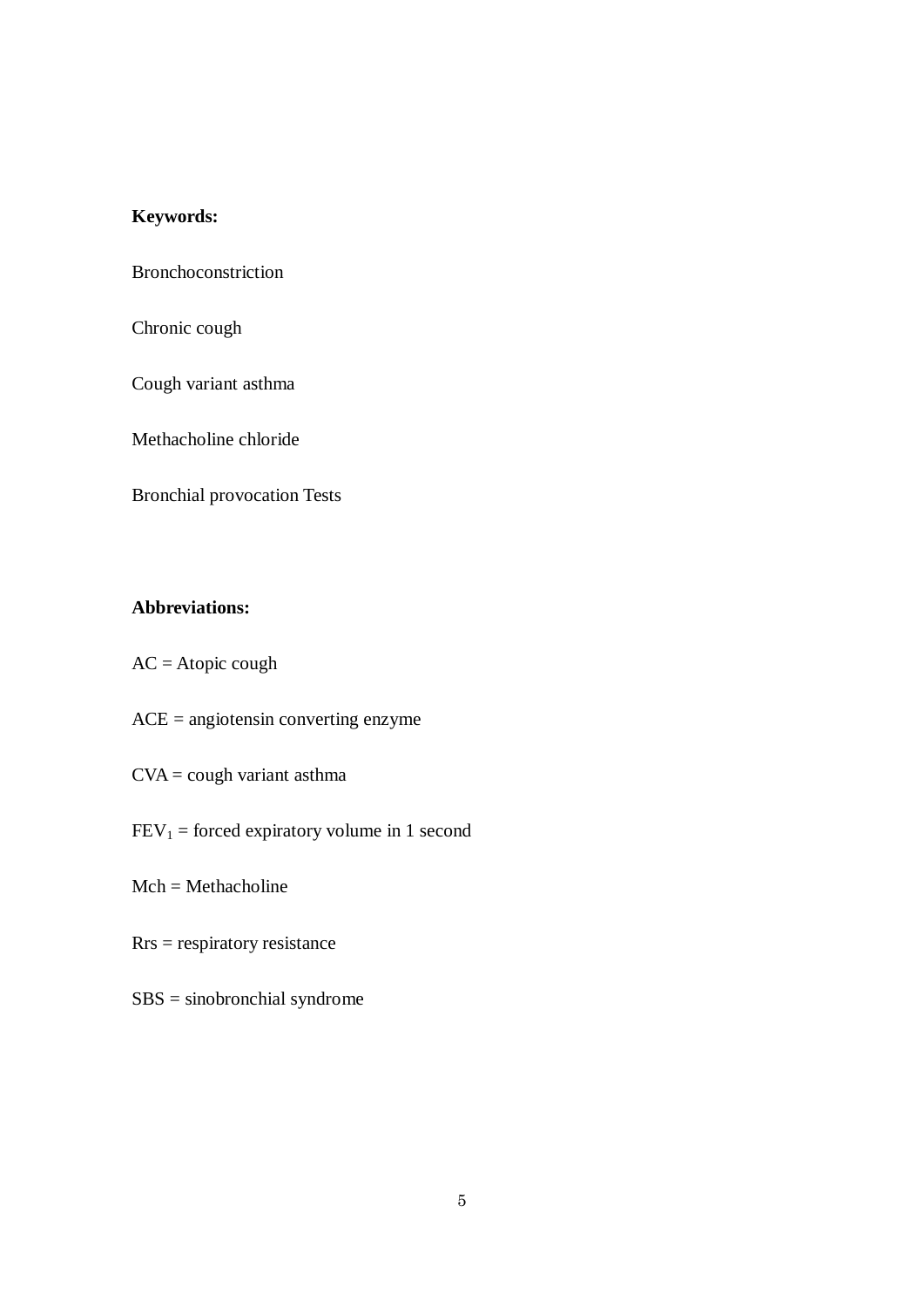#### **INTRODUCTION:**

Chronic cough has been defined as "cough lasting longer than 8 weeks as the only symptom and whose cause is not apparent by physical examination and routine testing such as CXR and spirometry".(1) A persistent cough often interferes with daily living and sleep. In Japan, cough variant asthma (CVA) and atopic cough (AC) are major causes of chronic non-productive cough (2). There are at least two possible mechanisms of chronic non-productive cough: increased cough reflex sensitivity (such as AC (3), gastroesophageal reflux disease (4) or angiotensin converting enzyme [ACE]-inhibitor induced cough (5)) and bronchoconstriction-triggered cough (such as CVA (6)). Our series of studies have clearly demonstrated that the cough receptor sensitivity was never involved in the pathology of cough at all in pure CVA patients, diagnosed on the grounds that cough was completely or almost resolved by only bronchodilator therapy (7, 8). Recently, we reported that the heightened cough response to bronchoconstriction is a fundamental physiological feature of CVA using partial and full flow-volume curves.(6, 9) To evaluate this physiological feature of CVA in daily clinical practice in the future, it is necessary to clarify the cough response to bronchoconstriction in healthy subjects at the present time.

The aim of this study was to evaluate the cough response to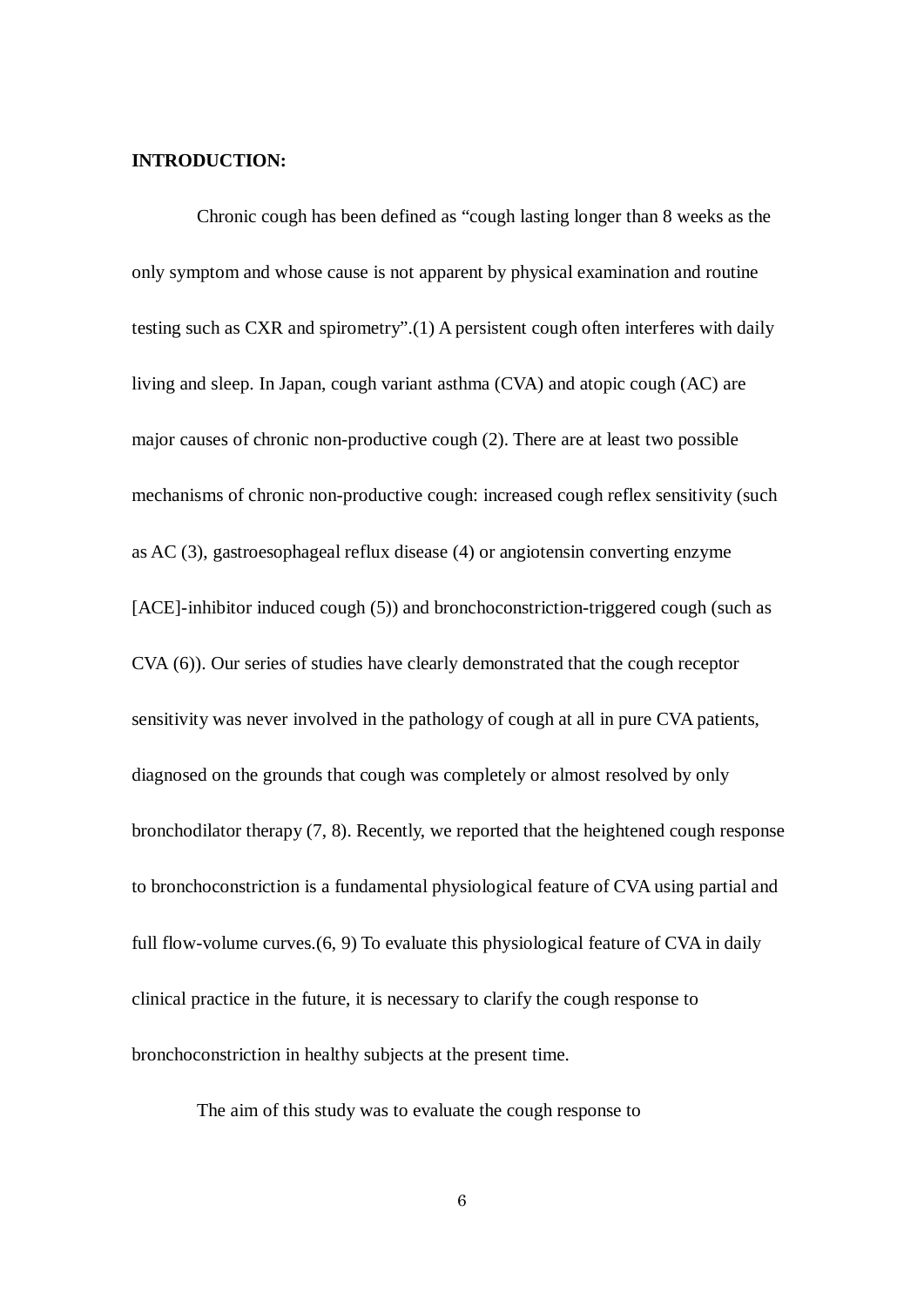bronchoconstriction induced by Mch using the Astograph method in healthy subjects.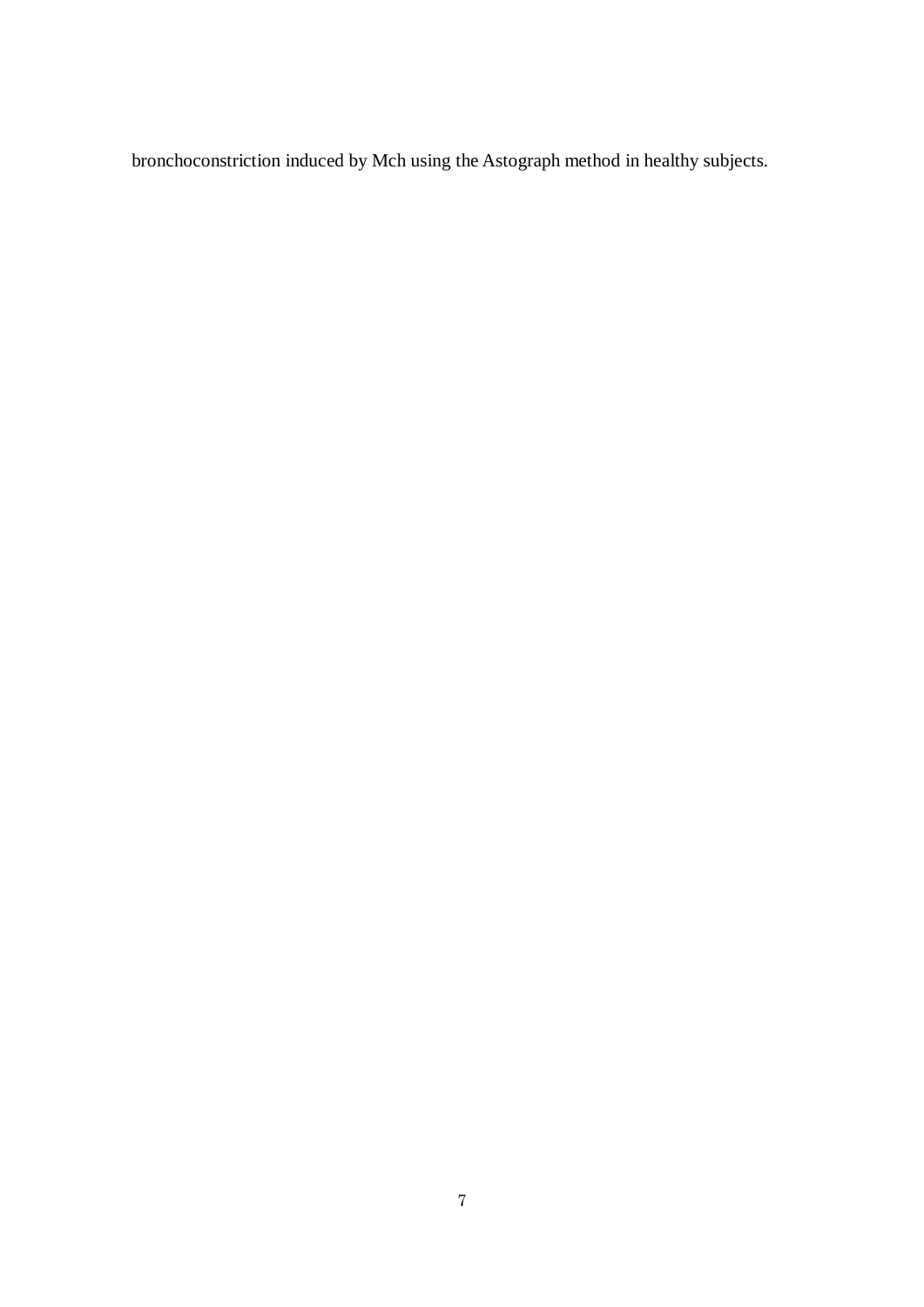#### **METHODS:**

## **Subjects**

Forty-one healthy, never-smoking subjects (21 males and 20 females; mean age  $22.3 \pm 3.7$  years) participated in this single-arm and non-randomized study. None of them had a history of cough lasting for more than three weeks, bronchial asthma, any clinically significant respiratory disorders, ischemic heart disease, cardiovascular disease, or a disorder that might put them at risk or influence the study results or their ability to participate. As far as possible to exclude the subjects who had experienced non-infectious cough from this study, we excluded the subjects having history of cough lasting more than 3 weeks.

Informed consent was obtained from all subjects. This study was performed at Kanazawa University Hospital between February 2016 and July 2016 and was approved by the Medical Ethics Committee of Kanazawa University Hospital (registration number 2015-039, UMIN 000020804).

## **Methacholine inhalation protocol**

Methacholine inhalation was performed by an Astograph (Jupiter 21; CHEST; Tokyo, Japan), according to the method of Takishima et al (10). Briefly, respiratory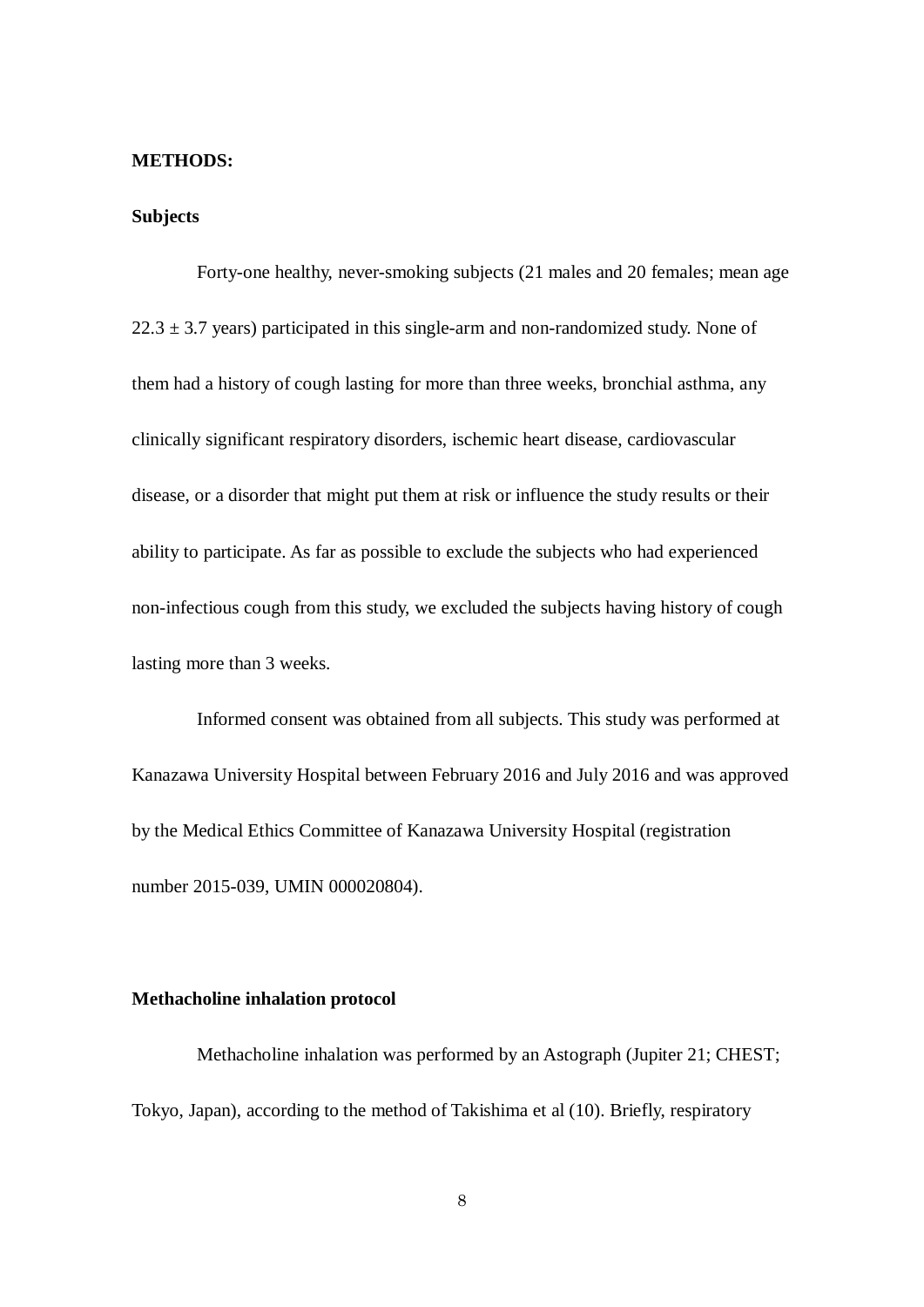resistance (Rrs. cmH<sub>2</sub>O/L/sec) was measured by the forced oscillation method (3 Hz) during continuous inhalation of Mch in stepwise incremental concentrations, until the Rrs reached twice the baseline value (10, 11). Mch chloride (Wako Pure Chemical Industries, Ltd; Osaka, Japan) was diluted in phosphate-buffered saline solution with 2-fold increasing concentrations, from 0.0195 to 160 mg/mL. The PBS and Mch solution was inhaled for 1 minute. Each subject wore a nose clip and was examined during quiet breathing in a sitting position.

### **Assessment of cough response to bronchoconstriction induced by Mch**

Spirometry was measured, using a computed spirometer (CHESTAC-9800; CHEST; Tokyo, Japan), before Mch inhalation and immediately after the Rrs had increased twofold. At that time, if  $FEV<sub>1</sub>$  did not decrease to less than 90% of the baseline value, inhalation of Mch was restarted at the same concentration. An observer counted coughs, and cough counts were collected for the interval beginning <1 minute before and for 30 minutes (total  $30+\alpha$  min) following inhalation of Mch, at which the  $Rrs$  and  $FEV<sub>1</sub>$  were archived. Throat clearing was easily identified and was disregarded. Because our preliminary data in cough response to bronchoconstriction using partial and full flow-volume curves showed that healthy subjects did not have any cough in 30 or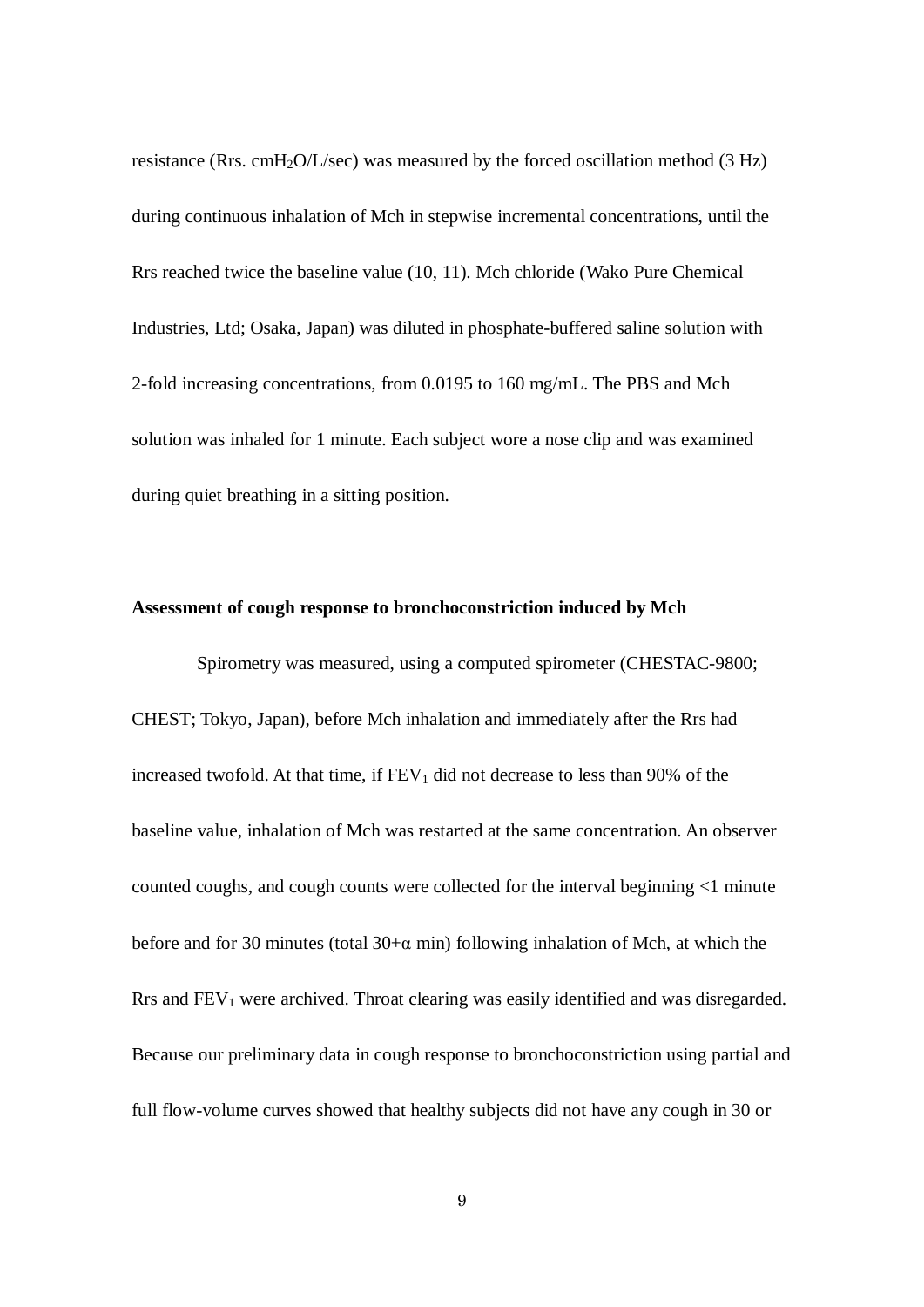more minutes after the inhalation of Mch, we adopted 30 minutes as time for count of coughs.

After completion of the measurement of the cough response, salbutamol was inhaled via the Astograph until the Rrs recovered to the baseline value.

To evaluate reproducibility of the cough response measurements, the cough response was measured twice over a 7-day interval in 24 subjects (14 males, 10 females), in order to avoid the tachyphylaxis to inhaled methacholine.

## **Assessment of cough-reflex sensitivity to inhaled capsaicin**

Cough-reflex sensitivity was assessed by the capsaicin provocation test(12) in 19 healthy subjects. Capsaicin (30.5 mg) was dissolved in Tween 80 (1 mL) and ethanol (1 mL) and then dissolved in physiological saline (8 mL) to make a stock solution of 10 mmol/L, which was stored at -20°C. This solution was diluted with physiological saline to make solutions starting at a concentration of 0.49 μmol/L; then, the concentration was doubled sequentially up to 1 mmol/L. Each subject inhaled a control solution of physiological saline followed by progressively increasing concentrations of the capsaicin solution. Solutions were inhaled for 15 seconds every 60 seconds by tidal mouth-breathing subjects who wore a nose clip from a Bennett Twin nebulizer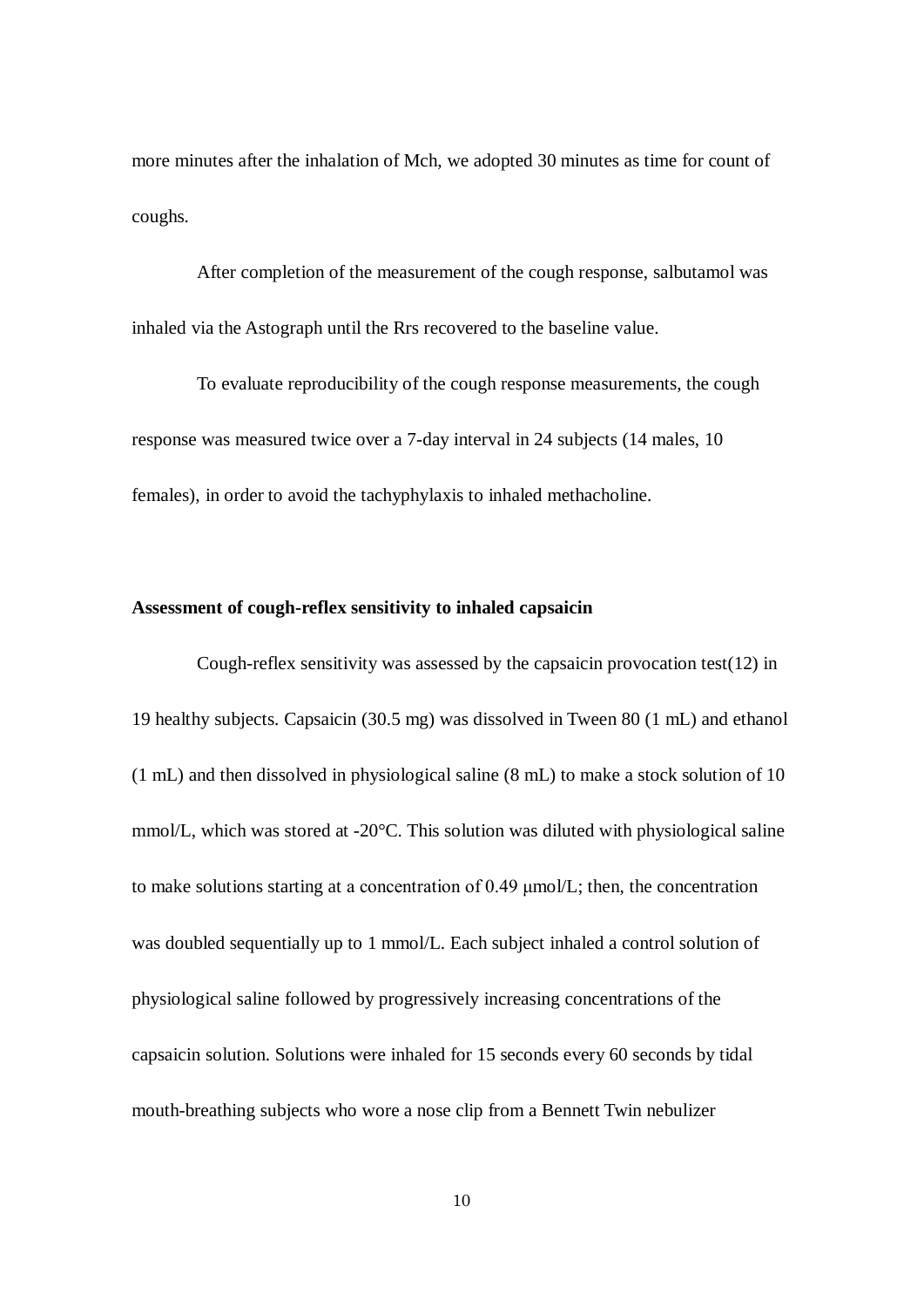(3012-60cc, Puritan-Bennett Co., Carlsbad, California, USA). Increasing concentrations were inhaled until five or more coughs were elicited. The number of cough was counted for total 60 seconds, i.e., 15 seconds of inhalation plus 45 seconds of observation in each concentration of capsaicin solutions. The nebulizer output was 0.21 mL/min. A blinded medical technician in our pulmonary function laboratory counted the number of capsaicin-induced coughs. The cough threshold was defined as the lowest concentration of capsaicin that elicited five or more coughs. Our previous study showed that Mch induced bronchoconstriction had no effect on cough reflex sensitivity to capsaicin in healthy subjects.(13), patients with asthma or chronic bronchitis (12). Therefore, the assessment of first time cough response to bronchoconstriction and that of cough-reflex sensitivity to inhaled capsaicin were examined on the same day, in the order of above description.

#### **Data analysis**

Data, excluding the capsaicin cough threshold and maximum concentration of inhaled Mch, were presented as the mean  $\pm$  standard deviation (range). The capsaicin cough threshold and maximum concentration of inhaled Mch were expressed as the geometric mean with geometric standard error of the mean (GSEM). Statistical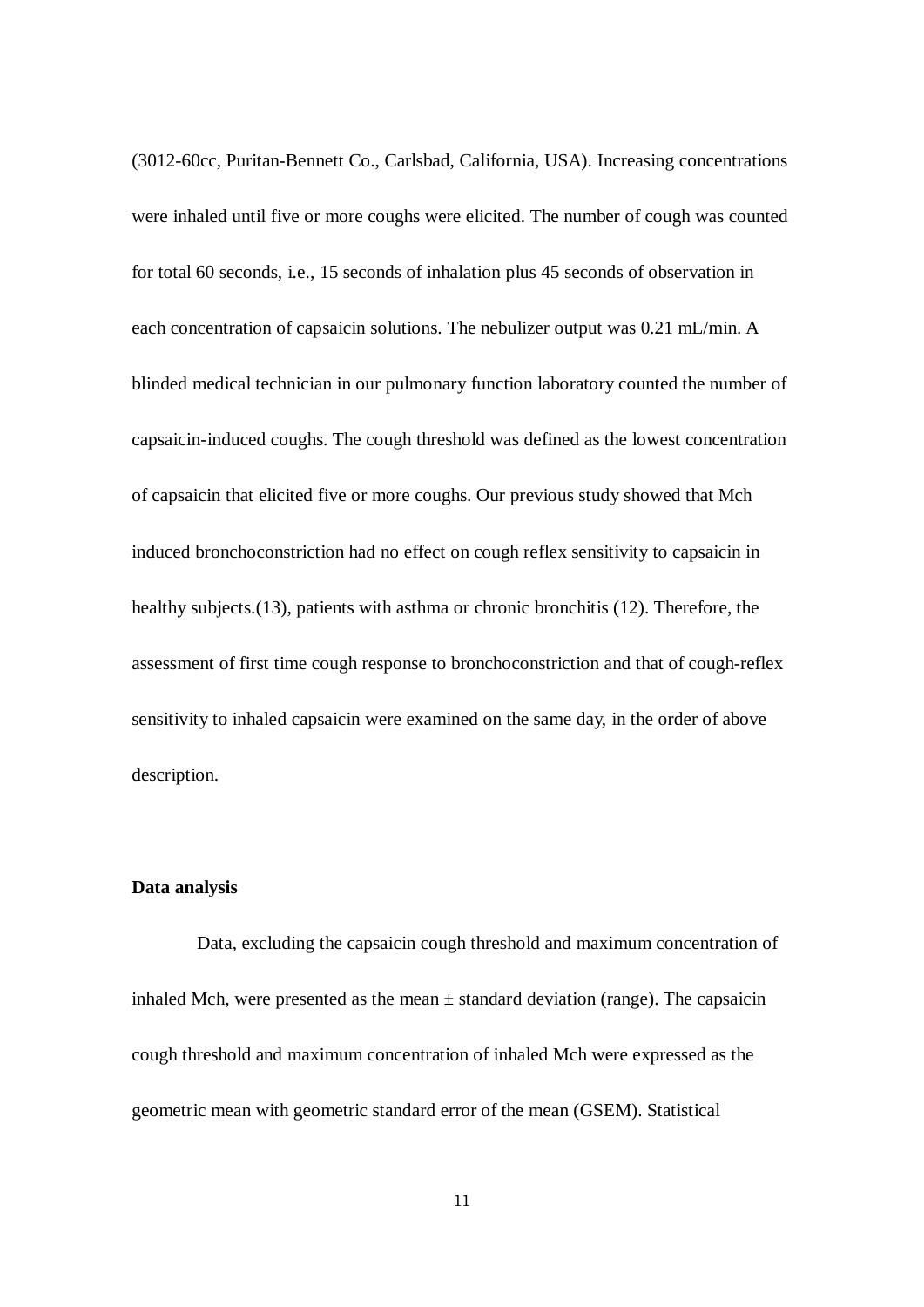differences between the groups and within groups were analyzed using the

Mann-Whitney U test and Wilcoxon signed-rank test, respectively. The reproducibility of the cough response between the first and second measurement was analyzed using a Bland-Altman analysis and intra-class correlation coefficient. Results with *P* values of <0.05 were considered to be statistically significant.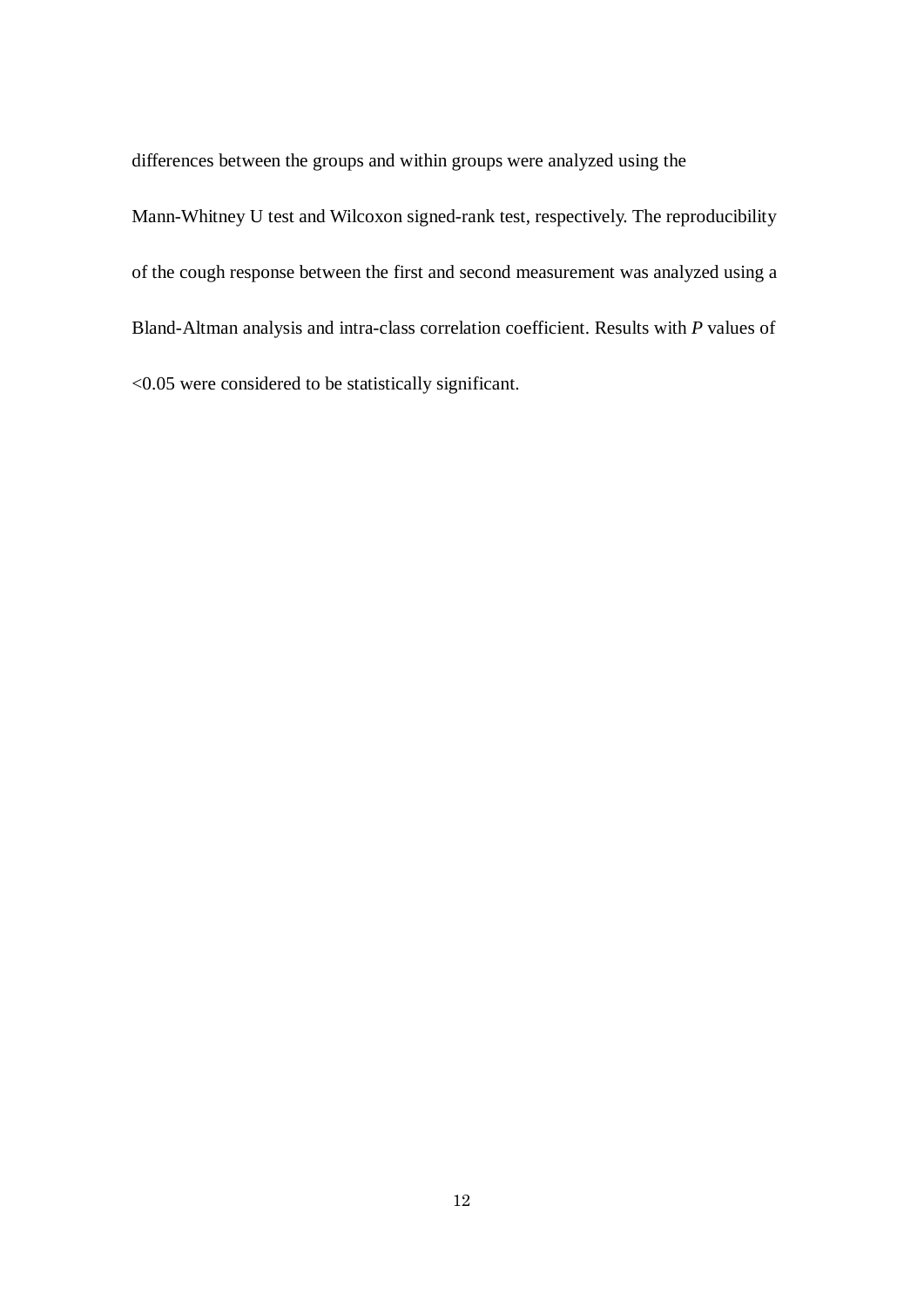#### **RESULTS:**

The characteristics of the subjects are shown in Table 1. The capsaicin cough threshold and maximum concentration of inhaled Mch are shown in Table 1. Figure 1A displays the number of coughs provoked after inhalation of Mch (11.1  $\pm$  14.3/30+ $\alpha$  min; median, 7; range, 0-71; reference range, 0-39.7). The number of coughs was  $11.3 \pm$ 16.3/30+α min (median, 7; range, 0-71) and  $11.0 \pm 12.0/30$ +α min (median, 8; range, 0-43) in males and females, respectively (Figure 1B). The cough response to bronchoconstriction was not significantly different between males and females ( $p =$ 0.86). Figure 2A shows the plot of the cough number in 24 healthy subjects. There was a strong linear relationship between cough response to bronchoconstriction on two separate days (Spearman's rank correlation coefficient;  $r = 0.927$ ,  $p = 0.0005$ ). The mean and standard deviation (SD) of differences between the 24 pairs of repeated measurements (Figure 2B) was -0.83 and 7.79, respectively (95% confidence interval,-4.12 to 2.46). There was no correlation between the differences and the size of the cough number (Spearman's rank correlation coefficient;  $r = 0.567$ ,  $p = 0.694$ ). The intra-class correlation coefficients between cough responses to bronchoconstriction on two separate days were as follows: the value of single measures was 0.900 and the one of average measures was 0.947. From these results, we concluded that there was good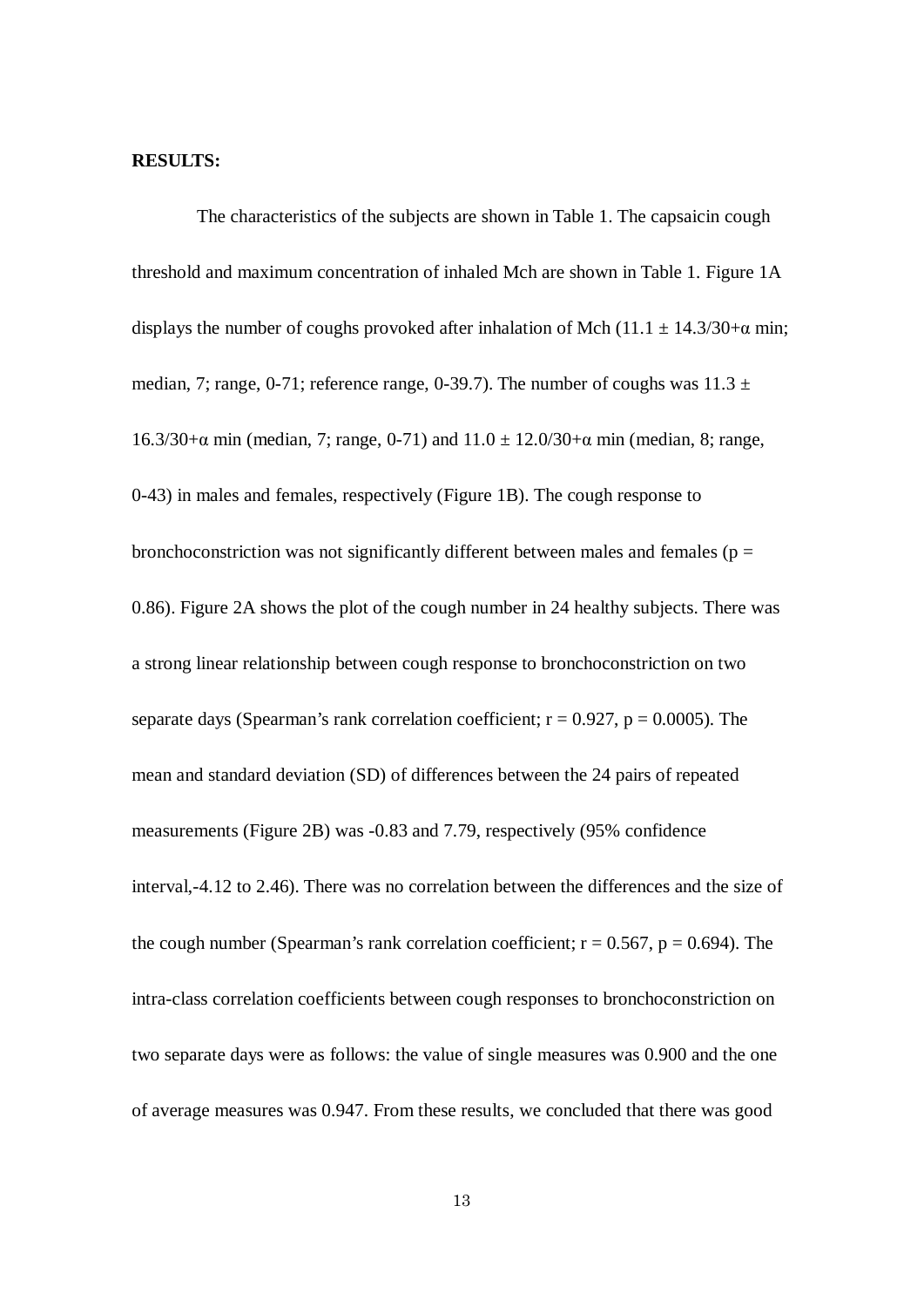reproducibility in the cough response to bronchoconstriction by the method of this study when the measurements were performed at more than a 7-day interval. The number of coughs was  $11.7 \pm 13.8/15$ +α min (median, 10.0; range, 0-61; reference range, 0-39.3). Figure 3A shows the time course of coughs during and after Mch inhalation. The majority of coughs appeared within 15 min, and coughs were not provoked 30 or more minutes after Mch inhalation. A very small count of cough  $(0.44 \pm 0.75)$ ; median, 0; range, 0-2) was provoked before the endpoint of Mch inhalation. There was a strong linear relationship between the cough number counted for  $15+\alpha$  minutes and  $30+\alpha$ minutes intervals (Spearman's rank correlation coefficient;  $r = 0.995$ ,  $p < 0.0001$ ) (Figure 3B).  $FEV<sub>1</sub>$  was measured before Mch inhalation and immediately after the Rrs had doubled post-Mch inhalation. The parameters before and after inhalation of Mch are shown in Table 1. The change in  $FEV_1$  was  $-18.2 \pm 7.1\%$  (median,  $-15.7\%$ ; range,  $-10.0$ ) to -32.0%). The values of the  $SpO<sub>2</sub>$  and heart rate were significantly altered by inhalation of Mch ( $p = 0.0006$  and  $< 0.0001$ , respectively). There was no correlation between cough response and change in  $FEV<sub>1</sub>$  (Spearman's rank correlation coefficient; r  $= 0.037$ ,  $p = 0.863$ ) and between cough response to bronchoconstriction and maximum concentration of inhaled Mch (Spearman's rank correlation coefficient;  $r = -0.114$ ,  $p =$ 0.914) (Figure 4A and 4B, respectively). There was no correlation between cough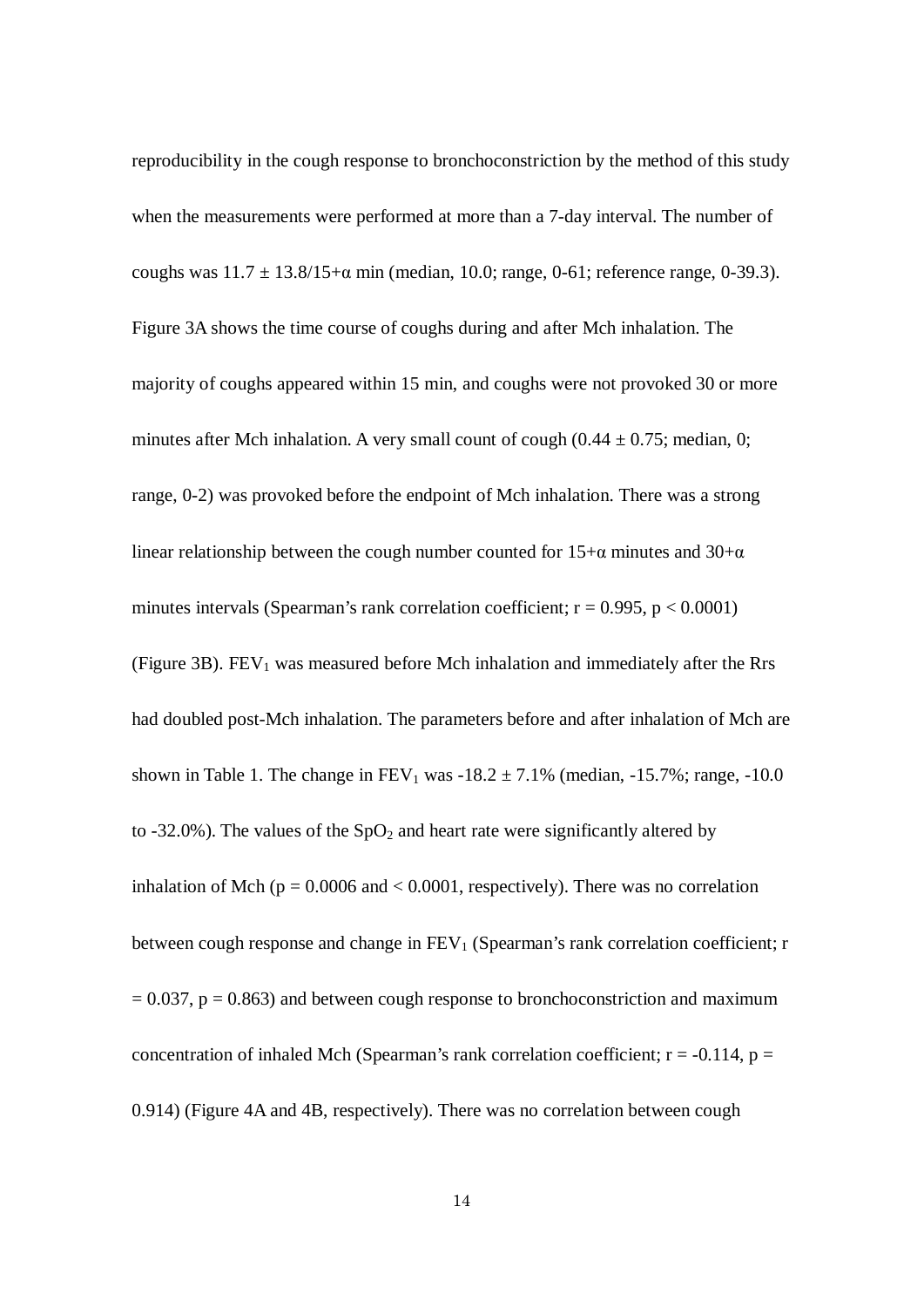response to bronchoconstriction and cough threshold to inhaled capsaicin (Spearman's rank correlation coefficient;  $r = 0.114$ ,  $p = 0.960$ ) (Figure 5). Only a few subjects reported mild dyspnea and chest tightness besides the cough during and after Mch inhalation. All subjects were asymptomatic when leaving our hospital, and no subjects reported respiratory symptoms in the days after the test.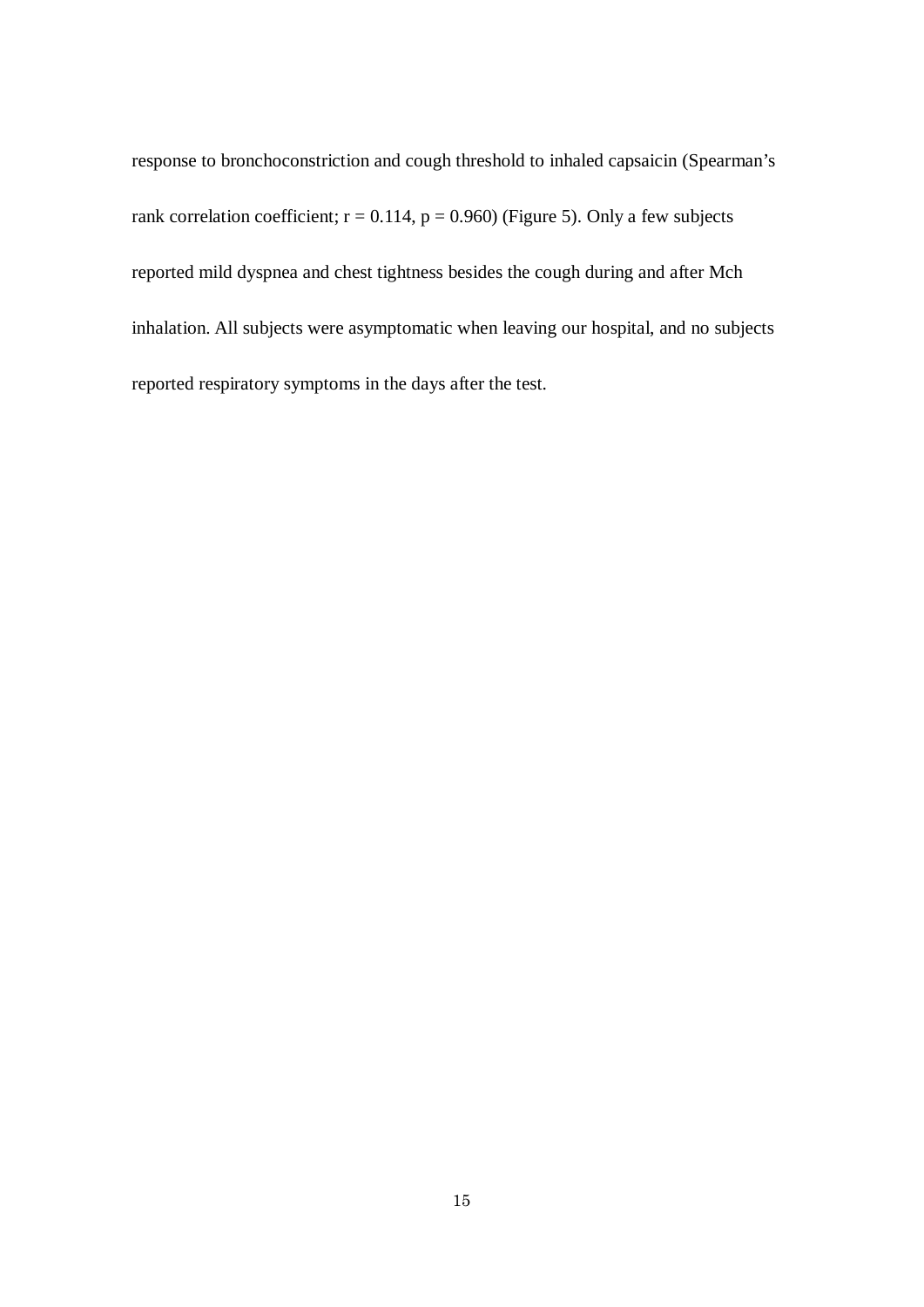#### **DISCUSSION:**

Cough is a common symptom that worsens the QOL.(14) A large-scale, Japanese cohort study revealed that the prevalence of cough was 10.2% and the prevalence of chronic cough was >2%.(14) A productive cough is primarily due to sputum hypersecretion.(2) On the other hand, a non-productive cough is evoked by two possible mechanisms: 1) increased cough receptor sensitivity, e.g., AC (3), gastroesophageal reflux disease (GERD) (4) and ACE-inhibitor induced cough (15); and 2) heightened cough response to bronchoconstriction, e.g., CVA.(6) In a Japanese cohort study, AC, CVA and sinobronchial syndrome (SBS) were three major causes of chronic cough.(2) Patients with CVA but not AC can develop a non-reversible airflow limitation,(16) and the response to antitussive drugs except corticosteroids is completely different between AC and CVA. We need to determine the differential diagnosis of the causative disease producing the persistent cough through medical-history taking, physical and clinical examinations, and diagnostic therapy. Generally, the diagnosis of the causative disease was dependent on therapeutic diagnostic procedures to some extent. There were several problems with therapeutic diagnosis, e.g. spontaneous relief of cough leading to a false-positive result, resistance to the therapy leading to a false negative result,(17) and a limitation of the diagnostic ability in the case of multiple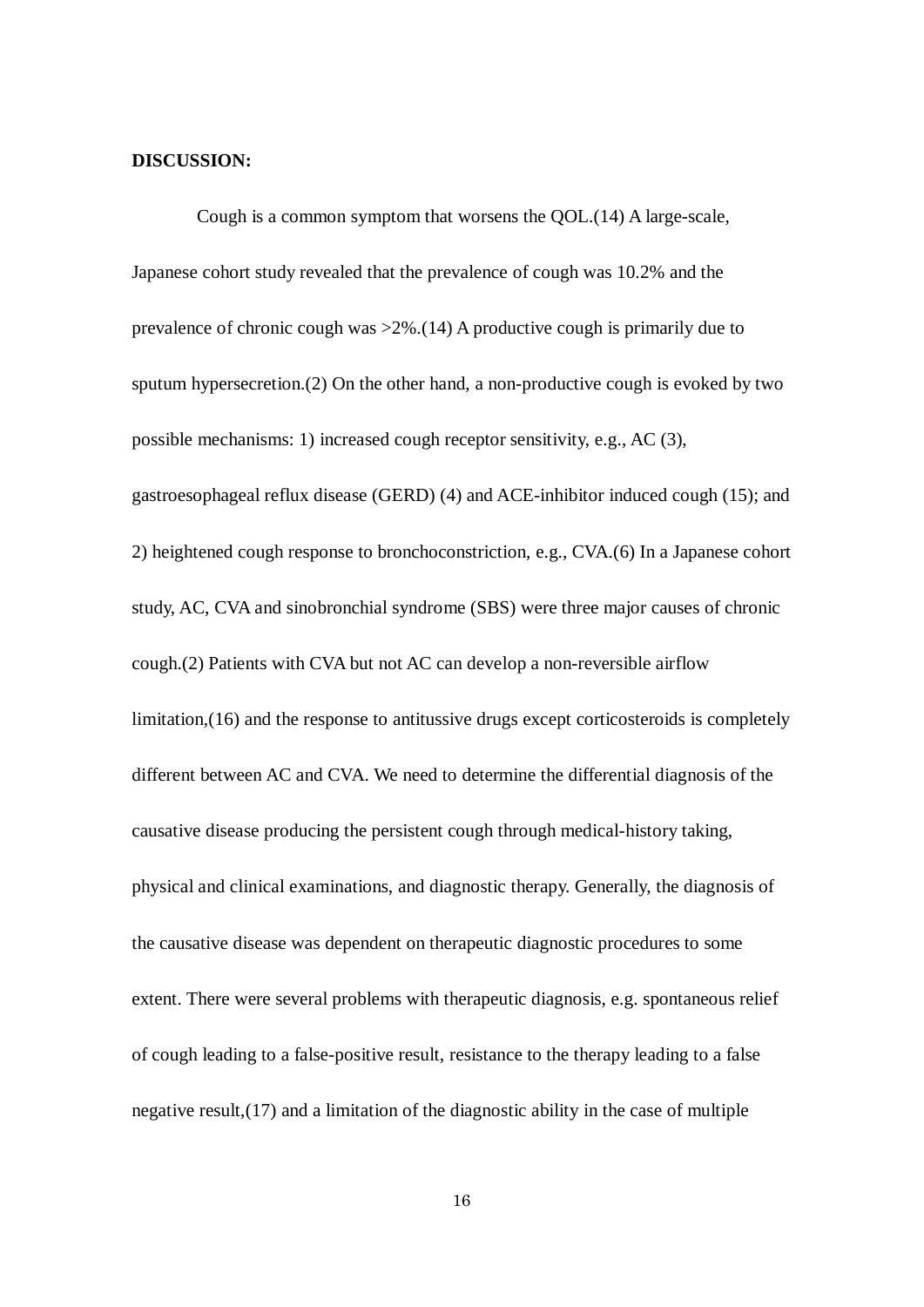causative diseases. Thus, we believe that a pathophysiologic diagnostic procedure should be established in the future.(17)

We previously reported that CVA had a heightened cough response to Mch-induced bronchoconstriction,(6) and conversely patients with bronchial asthma had an impaired cough response to Mch-induced bronchoconstriction (9) compared with healthy subjects. Recently, we have also shown that in contrast to CVA, AC had a normal cough response to Mch-induced bronchoconstriction.(18) In these studies, the inhalation of Mch was performed by a standardized method recommended by the Japanese Society of Allergology,(19) and a repeated flow-volume curve following each 2-minute inhalation of increasing concentrations of Mch was needed to validate the degree of bronchoconstriction. Therefore, expiration with maximum effort is performed by the examinee after each concentration of Mch, and this method requires an examiner's technique and would be time-consuming. The Astograph is usually used to estimate non-specific airway hyperresponsiveness. By using this method, it is possible to achieve the continuous 1-minute inhalation of each increasing dose of Mch and to measure the continuous changes of Rrs. This method requires no effort by the subject to measure the cough response. In the current study, a strong linear relationship between the cough numbers counted for intervals of  $15+\alpha$  minutes and  $30+\alpha$  minutes was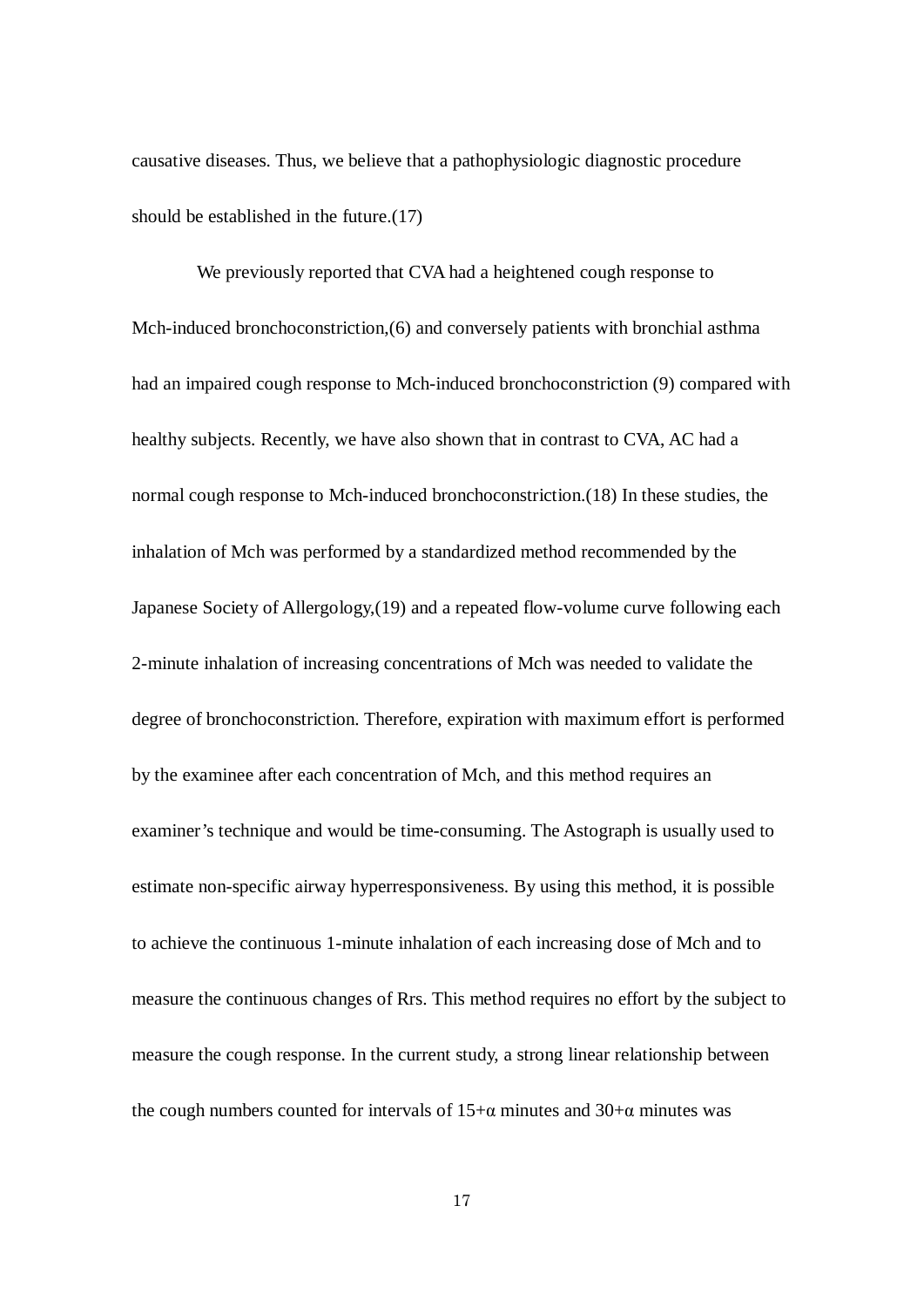observed. Therefore, we expect that the Astograph method would be useful for evaluating the cough response to Mch-induced bronchoconstriction without imposing restrictions on the daily clinical practice. In the future study, we need to examine the cough response to bronchoconstriction in CVA patients using this method.

Niimi et al reported that the decrease in  $FEV_1$  was -19.3  $\pm$  6.9% (median, -19.7%; range, -8.0 to -31.4%) after Mch inhalation continued until Rrs reached twice the baseline value using the Astograph method in patients with asthma.(11) Our study subjects showed that the decrease in  $FEV_1$  was  $-18.2 \pm 7.1\%$  (median,  $-15.7\%$ ; range,  $-10.0$  to  $-32.0\%$ ) after Mch inhalation. The decrease in FEV<sub>1</sub> was used as an index of the airway narrowing in our study of healthy subjects; therefore, if  $FEV<sub>1</sub>$  did not decrease to less than 90% of baseline value when the Rrs reached twice the baseline value, inhalation of Mch was restarted at the same concentration. Because in our previous two studies, using a standardized method, mean bronchoconstriction equivalent to a  $6.30 \pm 3.03\%$  and  $7.60 \pm 10.6\%$  fall in FEV<sub>1</sub> in healthy subjects was used as mild bronchoconstriction (6, 9), Mch inhalation was continued until %decrease in  $FEV<sub>1</sub>$  was 10% as round number in this study. Thousands of Mch challenge tests have been performed by laboratories with no serious side effects.(20) In our study, only a few subjects reported mild dyspnea and chest tightness besides the cough during and after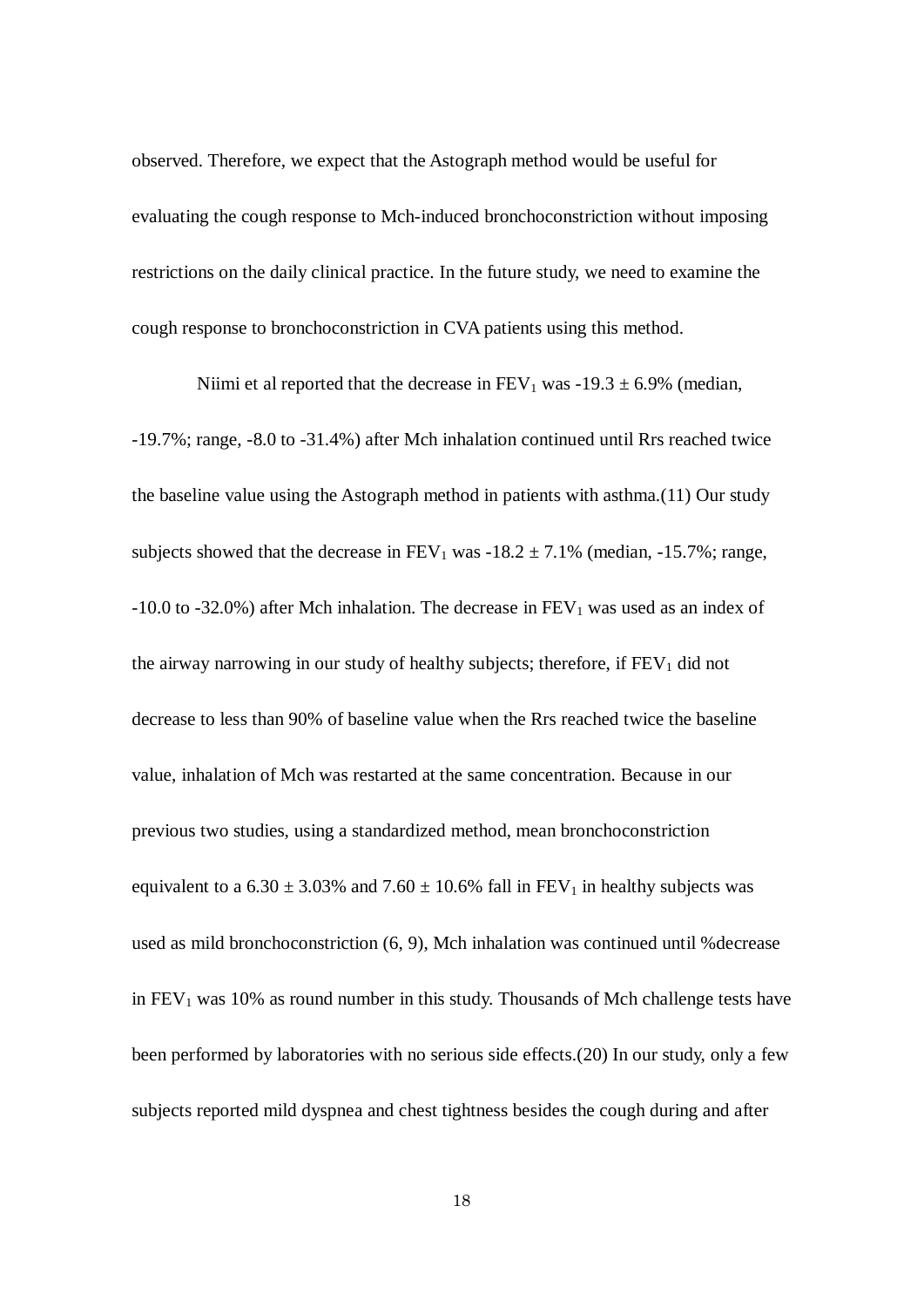Mch inhalation, and all subjects were asymptomatic when leaving our hospital; furthermore, no subjects reported respiratory symptoms in the days after the test. Using the Astograph method, we could evaluate the cough response to bronchoconstriction safely.

In our previous two studies using a standardized method,(6, 9) mild bronchoconstriction equivalent to a  $6.30 \pm 3.03\%$  and  $7.60 \pm 10.6\%$  fall in FEV<sub>1</sub> provoked few coughs (median, 0/32 min; range, 0-13 and median, 0.5/32 min; range, 0-15), and more severe bronchoconstriction equivalent to a 22.5  $\pm$  10.4% and 22.6  $\pm$ 15.0% fall in  $FEV_1$  provoked more coughs (median, 20/32 min; range, 0-54 and median, 22.5/32 min; range, 0-85) in healthy subjects. In this study using the Astograph method, the cough number induced by bronchoconstriction equivalent to  $18.2 \pm 7.1\%$  fall in FEV<sub>1</sub> provoked coughs (median, 7; range,  $0-71/30+\alpha$  min). Both of the cough number and the fall in  $FEV_1$  in this study were slightly weaker than those in severe bronchoconstriction of our previous two studies and we thought that cough number in this study was considered acceptable compared to our previous data. Though, we could not examine the cough response to saline using the identical method, Mch inhalation protocol using Astograph method was unlikely to provoke extreme high number of coughs. From results of our 3 studies, it is likely that the extent of bronchoconstriction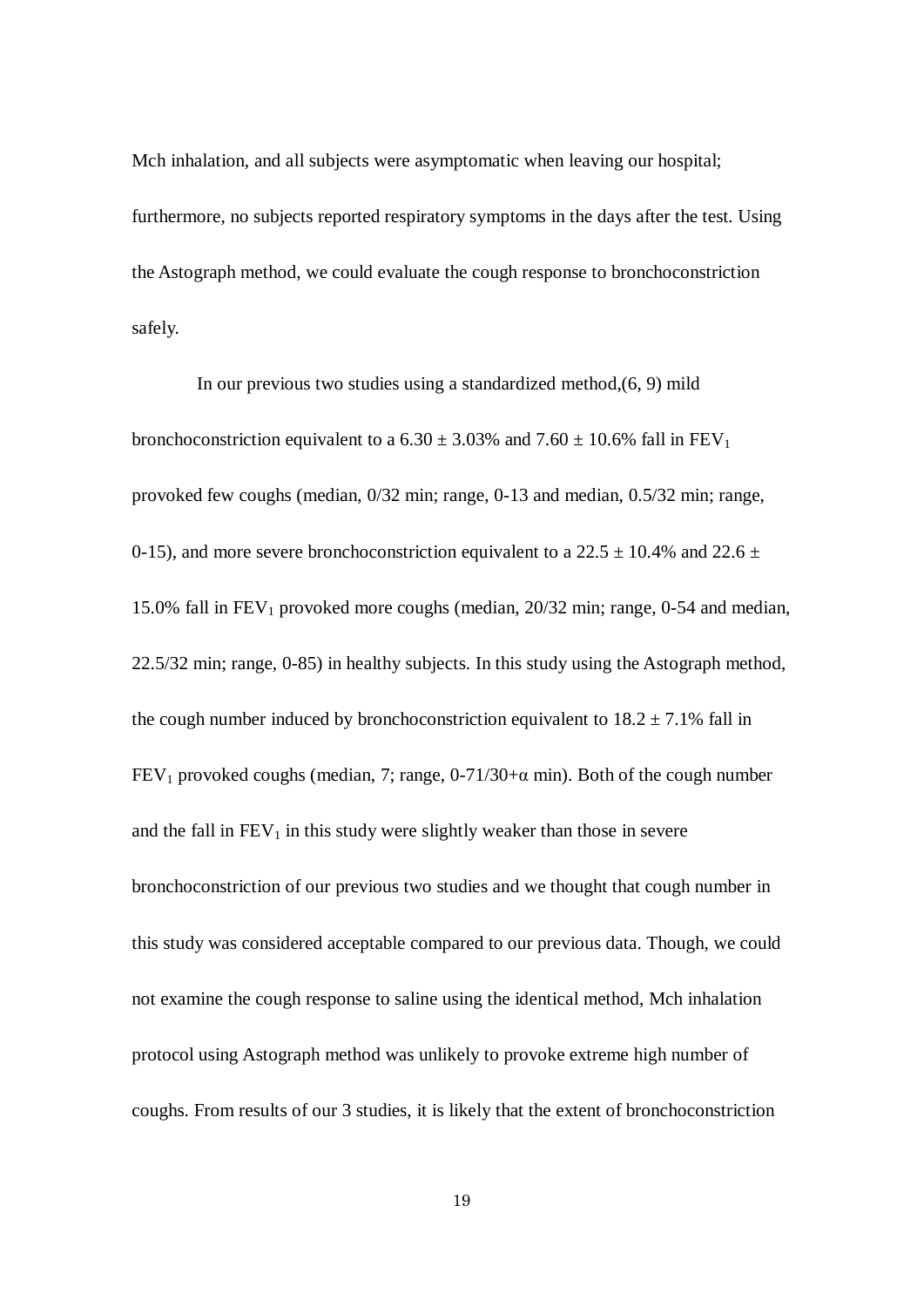has a significant influence on the cough response, regardless of the inhalation procedure of Mch and the change in  $FEV_1$  seems appropriate to be an index of bronchoconstriction for clinical cough response to Mch-induced bronchoconstriction in the presence of many different Mch dosing methods and many different dosing protocols. There is also the possibility that mucus secretion induced by Mch could result in cough as a mechanical stimuli, but the healthy subjects who take Mch challenge test don't present productive cough.

There was no correlation between cough response and change in  $FEV<sub>1</sub>$  among healthy subjects in this study. On the other hand, our previous two studies have shown that the stronger the bronchoconstriction was provoked, the more likely cough was evoked in the same healthy individuals, patients with CVA or bronchial asthma (6, 9). From these results, we expect that cough response to bronchoconstriction varies among individuals and that the extent of bronchoconstriction itself decides the cough response in the same individual. There was no direct correlation of cough response to bronchoconstriction with maximum concentration of inhaled Mch in healthy subjects. This result may support our idea that bronchial hypersensitivity is not principal feature in CVA (21).

Several investigators have reported on the bronchoconstriction induced cough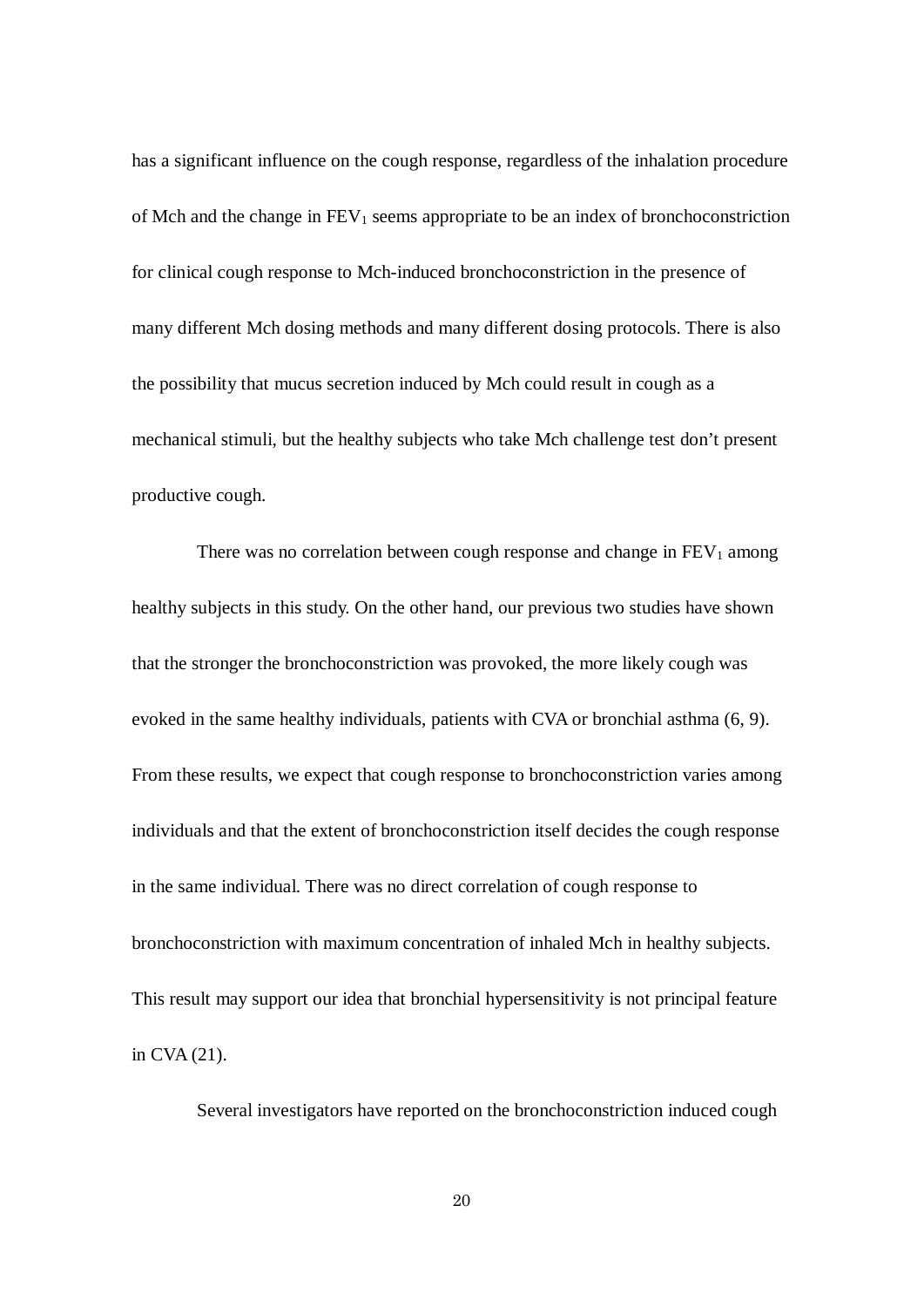response in humans. Chausow et al. have reported that histamine induced

bronchoconstriction equivalent to a  $10.3 \pm 7.3\%$  (range, 6.0-26.2%) fall in FEV<sub>1</sub> provoked total  $2.6 \pm 4.1$  coughs (range, 0-10) in healthy subjects. This degree of cough response to bronchoconstriction was similar to that in mild bronchoconstriction of our previous two studies (6, 9). Mch challenge has not been examined in the healthy subjects. In patients with asthma, histamine or Mch induced bronchoconstriction equivalent to a  $35.8 \pm 7.8\%$  (range,  $23-47.7\%$ ) or  $33.3 \pm 7.0\%$  (range,  $25.3-46.4\%$ ) fall in FEV<sub>1</sub> provoked total  $5.6 \pm 8.0$  (range, 0-21) or  $0.9 \pm 2.3$  coughs (range, 0-6). In patients with chronic cough, histamine or Mch induced bronchoconstriction equivalent to a  $22.5 \pm 11.7\%$  (range, 7.4-49.3%) or  $18.9 \pm 12.4\%$  (3.8-39.6%) fall in FEV<sub>1</sub> provoked total  $29.8 \pm 21$  (range, 7-93) or  $22.7 \pm 20.6$  coughs (range, 0-86). Milder degree of bronchoconstriction have caused more coughs in the patients with chronic cough than coughs induced by more severe bronchoconstriction in the patients with asthma (22). Inhalation of neurokinin A induced bronchoconstriction equivalent to a mean 48% (SEM 12%) fall in sGaw has provoked no coughs in asthmatic subjects, but has not caused bronchoconstriction in the healthy subjects (23). Griffin et al. have examined the relationship between leukotriene D4 or histamine induced bronchoconstriction equivalent to 20 to 30% fall in V30 (maximum expiratory airflow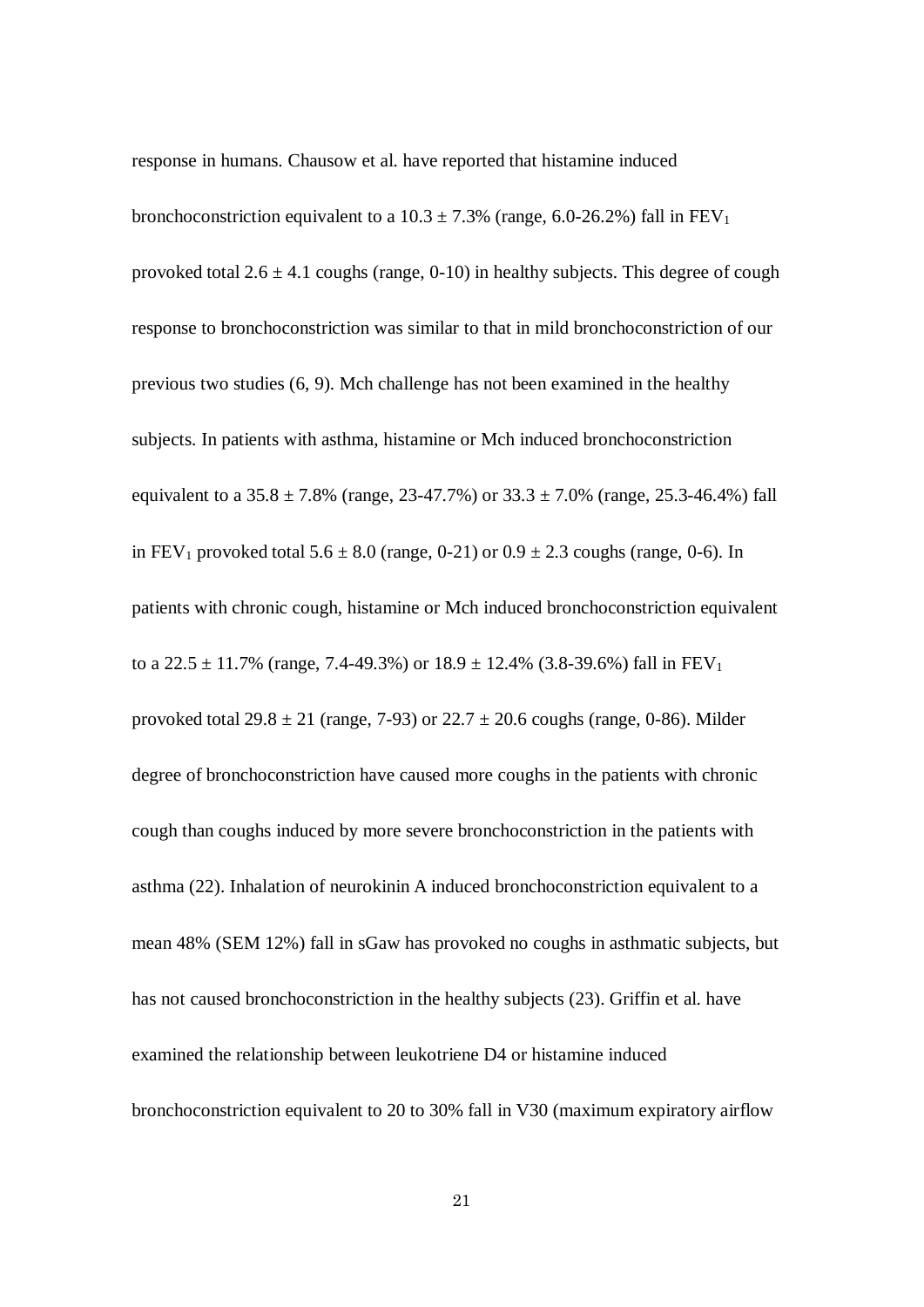late at 30% of the vital capacity above residual volume) and cough response in patients with asthma. Cough response were present only after histamine challenge, but the exact cough number was not mentioned (24). Using the identical method to this study, Matsumoto and Niimi, et al. have shown that patients with CVA coughed more frequently during methacholine-induced bronchoconstriction, equivalent to Rrs reached twice the baseline value, than did patients with classic asthma (25). From these previous reports of another groups, however, the degree of bronchoconstriction was unequal within the study or among studies, protocol of bronchial challenge was varied and the data about cough response to bronchoconstriction in healthy subjects was scarce, we thought that 1) in patients with bronchial asthma, coughs are hardly provoked by bronchoconstriction equivalent to over 20% fall in  $FEV<sub>1</sub>$ , 2) in part of patient with chronic cough, bronchoconstriction-triggered cough response was more enhanced than that in asthmatic patient, 3) the inhalation procedure of Mch had little influence to bronchoconstriction induced cough response.

There was good reproducibility in the cough response to bronchoconstriction using the Astograph method at an interval of more than 7 days in healthy subjects. Cough-reflex sensitivity to inhaled capsaicin is heightened in females.(26) In contrast, cough response to bronchoconstriction was not influenced by gender. This study is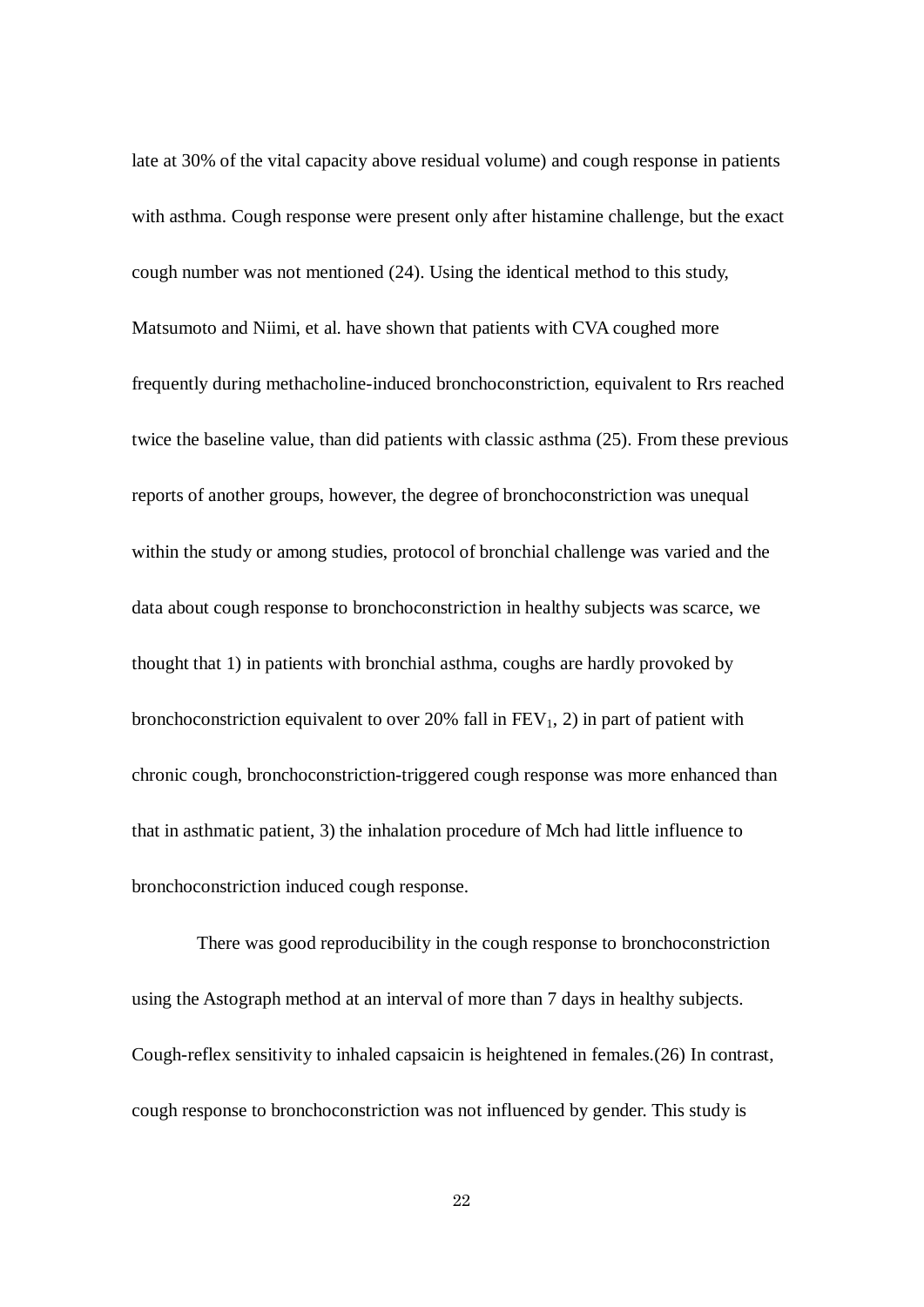limited by its use of a small-sized cohort, as well as an age bias among recruited study subjects. We could not determine whether or not an age difference was present, as with cough-reflex sensitivity.(26, 27) It may be necessary to plan a future study to investigate these points.

We have also obtained the following data from basal study using naïve guinea pig (28). 1) Mch-induced bronchoconstriction provoked cough. There was a significant positive correlation between the increase in the index of bronchoconstriction and the number of coughs. 2) Procaterol completely abolished both the bronchoconstriction and coughs in naïve guinea pigs. 3) Capsaicin desensitization had no effect on the Mch-induced bronchoconstriction or coughs. 4) Moguisteine, that has been shown to inhibit the excitatory response of RARs to tussive stimuli in guinea pigs, dose-dependently inhibited the cough induced by Mch without affecting the Mch induced bronchoconstriction. From these results, we have concluded that cough evoked by capsaicin and Mch relies on different afferent pathways. Mch-induced cough appears to be bronchoconstriction-triggered via RARs, not C-fibers.

This study showed that there is no significant correlation between cough response to bronchoconstriction and cough-receptor sensitivity to inhaled capsaicin in the same healthy subjects. Our previous studies have shown that inhaled capsaicin did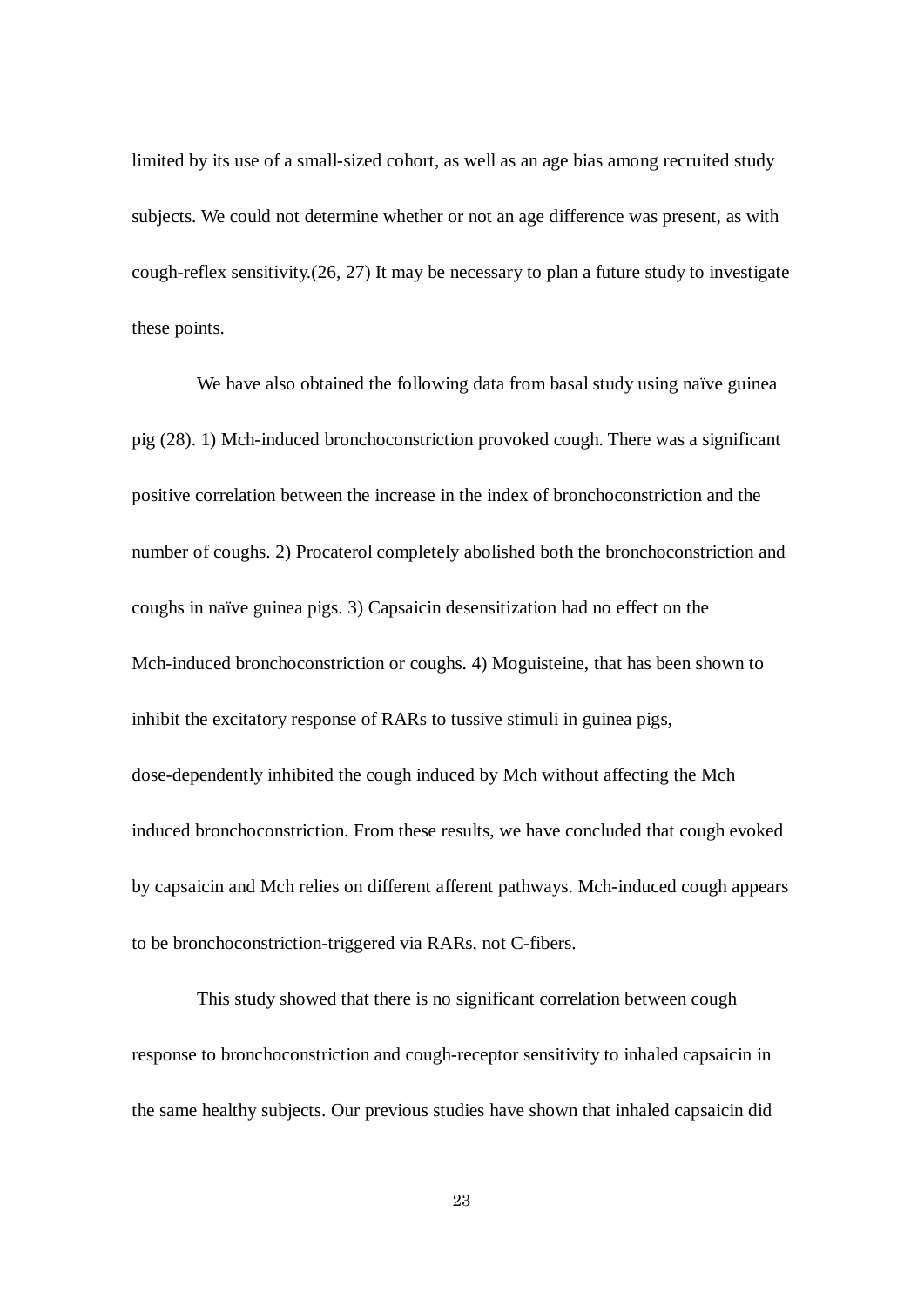not decrease  $FEV<sub>1</sub>$  at threshold dose in healthy subjects (12) andthat Mch induced bronchoconstriction had no effect on cough reflex sensitivity to capsaicin in healthy subjects, patients with asthma or chronic bronchitis (12, 13). These results may support the idea that two cough reflexes are mediated by separate afferent pathways to the cough center.

In conclusion, using the Astograph method, cough response to bronchoconstriction could be measured easily, safely and highly reproducibly in healthy subjects. This method could be performed in a relatively short time. The median bronchoconstriction-induced cough number was 7 (range, 0-71; reference range, 0-39.7/30+ $\alpha$  min) when FEV<sub>1</sub> decreased by about 18%. The cough response was not influenced by gender. We could not determine whether or not an age difference was present. A future prospective study is needed for confirming the cough response in patients with chronic cough to create a criterion for diagnosing CVA using this method.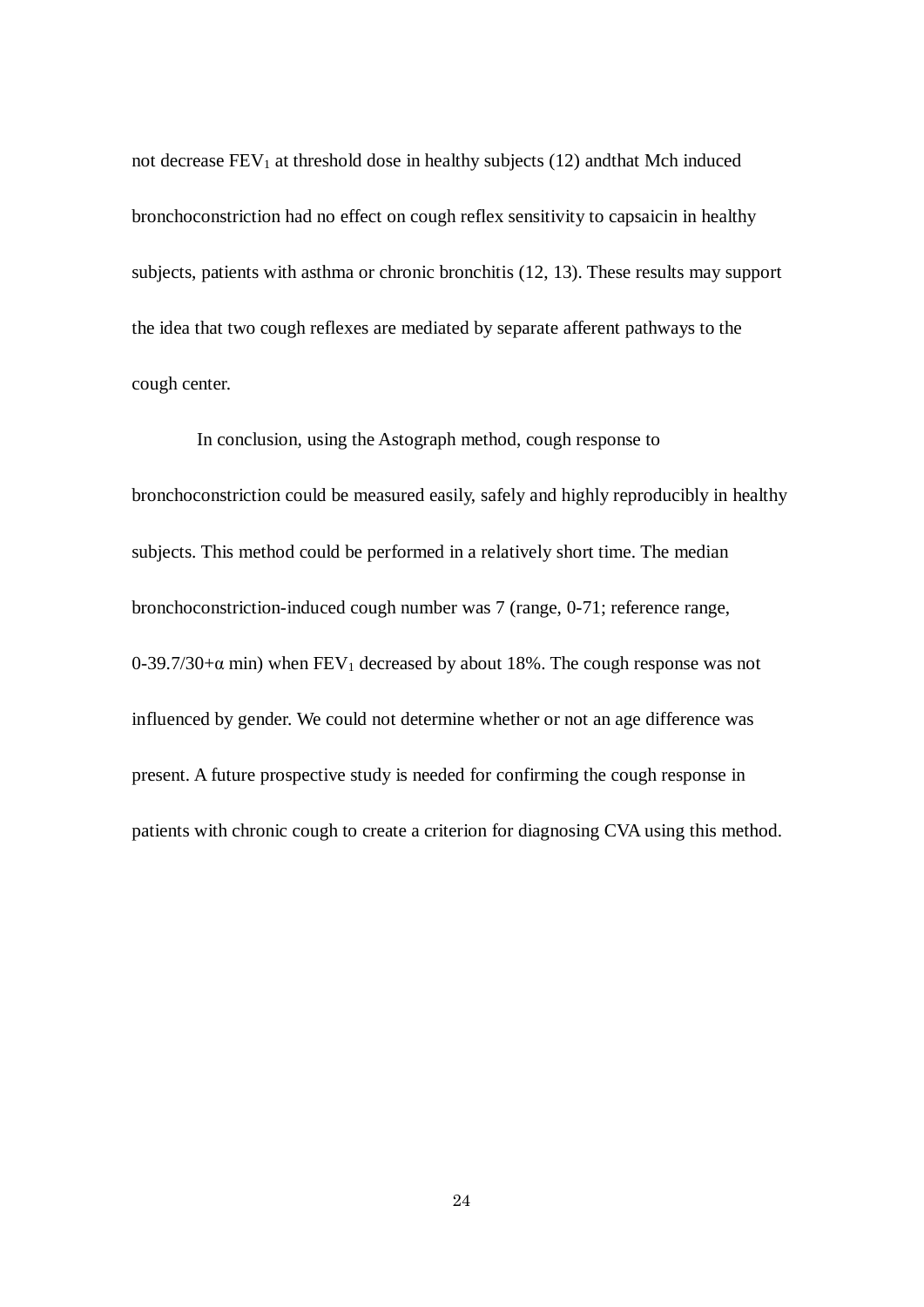# **DECLARATION OF INTERESTS**

The authors report no conflicts of interest. The authors alone are responsible for the

content and writing of the paper.

# **FUNDING:**

This research did not receive any specific grant from funding agencies in the public,

commercial, or Units.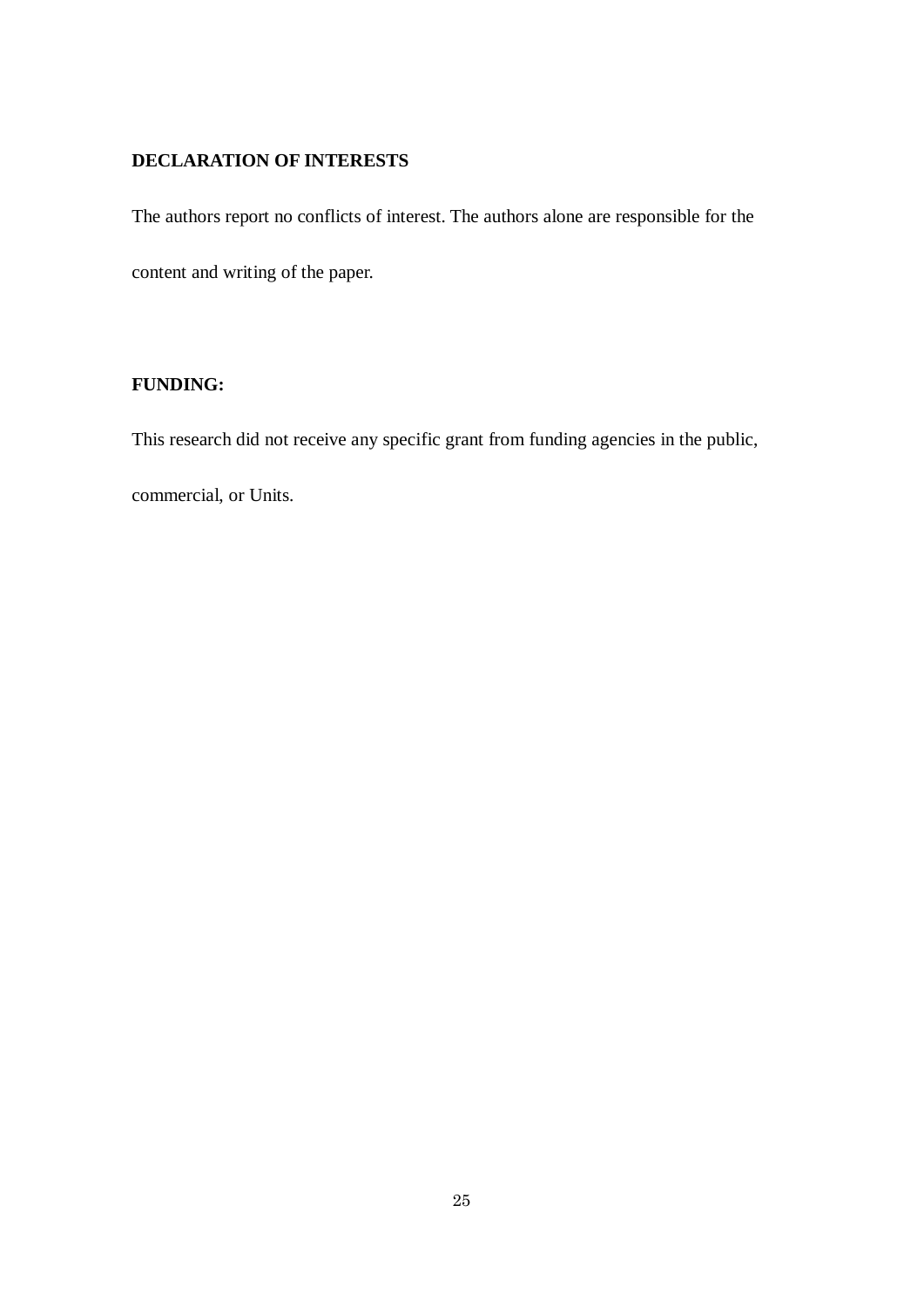#### **REFFERENCES:**

1. Kohno S, Ishida T, Uchida Y, Kishimoto H, Sasaki H, Shioya T, et al. The Japanese Respiratory Society guidelines for management of cough. Respirology. 2006;11 Suppl 4:S135-86.

2. Fujimura M, Abo M, Ogawa H, Nishi K, Kibe Y, Hirose T, et al. Importance of atopic cough, cough variant asthma and sinobronchial syndrome as causes of chronic cough in the Hokuriku area of Japan. Respirology. 2005;10(2):201-7.

3. Fujimura M, Ogawa H, Nishizawa Y, Nishi K. Comparison of atopic cough with cough variant asthma: is atopic cough a precursor of asthma? Thorax. 2003;58(1):14-8.

4. Irwin RS, French CL, Curley FJ, Zawacki JK, Bennett FM. Chronic cough due to gastroesophageal reflux. Clinical, diagnostic, and pathogenetic aspects. Chest. 1993;104(5):1511-7.

5. Fox AJ, Lalloo UG, Belvisi MG, Bernareggi M, Chung KF, Barnes PJ. Bradykinin-evoked sensitization of airway sensory nerves: a mechanism for ACE-inhibitor cough. Nat Med. 1996;2(7):814-7.

6. Ohkura N, Fujimura M, Nakade Y, Okazaki A, Katayama N. Heightened cough response to bronchoconstriction in cough variant asthma. Respirology. 2012;17(6):964-8.

7. Fujimura M, Kamio Y, Hashimoto T, Matsuda T. Cough receptor sensitivity and bronchial responsiveness in patients with only chronic nonproductive cough: in view of effect of bronchodilator therapy. J Asthma. 1994;31(6):463-72.

8. Fujimura M, Sakamoto S, Matsuda T. Bronchodilator-resistive cough in atopic patients: bronchial reversibility and hyperresponsiveness. Intern Med. 1992;31(4):447-52.

9. Ohkura N, Fujimura M, Tokuda A, Nakade Y, Nishitsuji M, Abo M, et al. Bronchoconstriction-triggered cough is impaired in typical asthmatics. J Asthma. 2010;47(1):51-4.

10. Takishima T, Hida W, Sasaki H, Suzuki S, Sasaki T. Direct-writing recorder of the dose-response curves of the airway to methacholine. Clinical application. Chest. 1981;80(5):600-6.

11. Niimi A, Matsumoto H, Takemura M, Ueda T, Chin K, Mishima M. Relationship of airway wall thickness to airway sensitivity and airway reactivity in asthma. Am J Respir Crit Care Med. 2003;168(8):983-8.

12. Fujimura M, Sakamoto S, Kamio Y, Bando T, Kurashima K, Matsuda T. Effect of inhaled procaterol on cough receptor sensitivity to capsaicin in patients with asthma or chronic bronchitis and in normal subjects. Thorax. 1993;48(6):615-8.

13. Fujimura M, Sakamoto S, Kamio Y, Matsuda T. Effects of methacholine induced bronchoconstriction and procaterol induced bronchodilation on cough receptor sensitivity to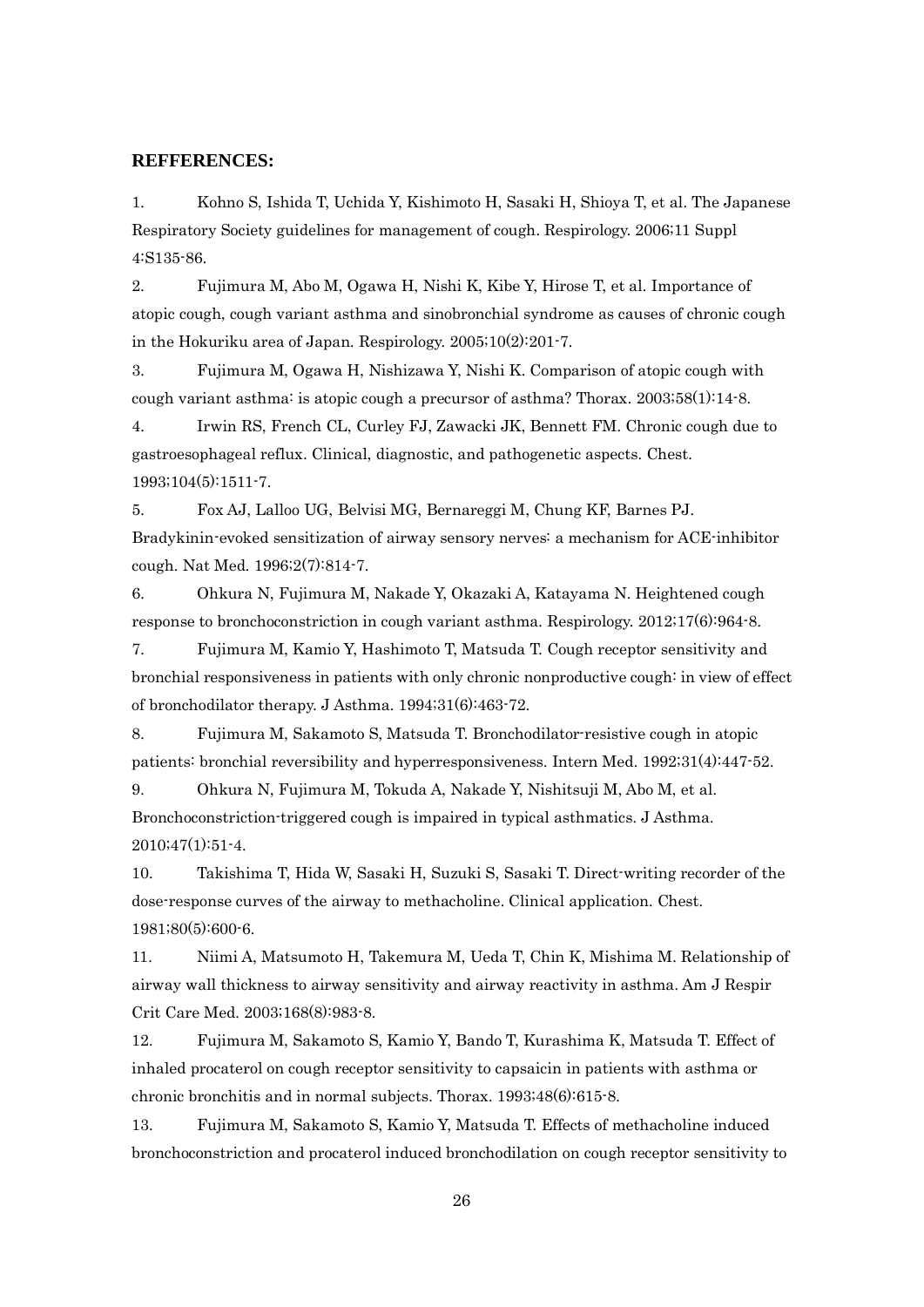inhaled capsaicin and tartaric acid. Thorax. 1992;47(6):441-5.

14. Fujimura M. Frequency of persistent cough and trends in seeking medical care and treatment-results of an internet survey. Allergol Int. 2012;61(4):573-81.

15. Ebihara T, Sekizawa K, Ohrui T, Nakazawa H, Sasaki H. Angiotensin-converting enzyme inhibitor and danazol increase sensitivity of cough reflex in female guinea pigs. American journal of respiratory and critical care medicine. 1996;153(2):812-9.

16. Fujimura M, Nishizawa Y, Nishitsuji M, Abo M, Kita T, Nomura S. Longitudinal decline in pulmonary function in atopic cough and cough variant asthma. Clin Exp Allergy. 2003;33(5):588-94.

17. Fujimura M. [Pathophysiology, diagnosis and treatment of cough variant asthma]. Rinsho Byori. 2014;62(5):464-70.

18. Ohkura N, Hara J, Sakai T, Okazaki A, Abo M, Kasahara K, et al. Bronchoconstriction-triggered cough in atopic cough: A retrospective study. Exp Lung Res. 2016:1-5.

19. Makino S, Kobayashi S, Miyamoto T, Shida T, Takahashi S. [Standard for allergen bronchial provocation tests in asthma and hypersensitivity pneumonitis]. Arerugi. 1982;31(10):1074-6.

20. Crapo RO, Casaburi R, Coates AL, Enright PL, Hankinson JL, Irvin CG, et al. Guidelines for methacholine and exercise challenge testing-1999. This official statement of the American Thoracic Society was adopted by the ATS Board of Directors, July 1999. Am J Respir Crit Care Med. 2000;161(1):309-29.

21. Fujimura M, Ohkura N, Tokuda A. Predicting performance of cough reflex sensitivity, exhaled nitric oxide (eNO) and bronchial responsiveness for efficacy of bronchodilator therapy on isolated chronic non-productive cough. 21st ERS Annual Congress; 24-28 September 2011; Amsterdam, Netherlands2011.

22. Chausow AM, Banner AS. Comparison of the tussive effects of histamine and methacholine in humans. J Appl Physiol Respir Environ Exerc Physiol. 1983;55(2):541-6.

23. Joos G, Pauwels R, van der Straeten M. Effect of inhaled substance P and neurokinin A on the airways of normal and asthmatic subjects. Thorax. 1987;42(10):779-83.

24. Griffin M, Weiss JW, Leitch AG, McFadden ER, Corey EJ, Austen KF, et al. Effects of leukotriene D on the airways in asthma. N Engl J Med. 1983;308(8):436-9.

25. Matsumoto H, Niimi A, Takemura M, Ueda T, Yamaguchi M, Matsuoka H, et al. Features of cough variant asthma and classic asthma during methacholine-induced brochoconstriction: a cross-sectional study. Cough. 2009;5:3.

26. Fujimura M, Kasahara K, Kamio Y, Naruse M, Hashimoto T, Matsuda T. Female gender as a determinant of cough threshold to inhaled capsaicin. Eur Respir J. 1996;9(8):1624-6.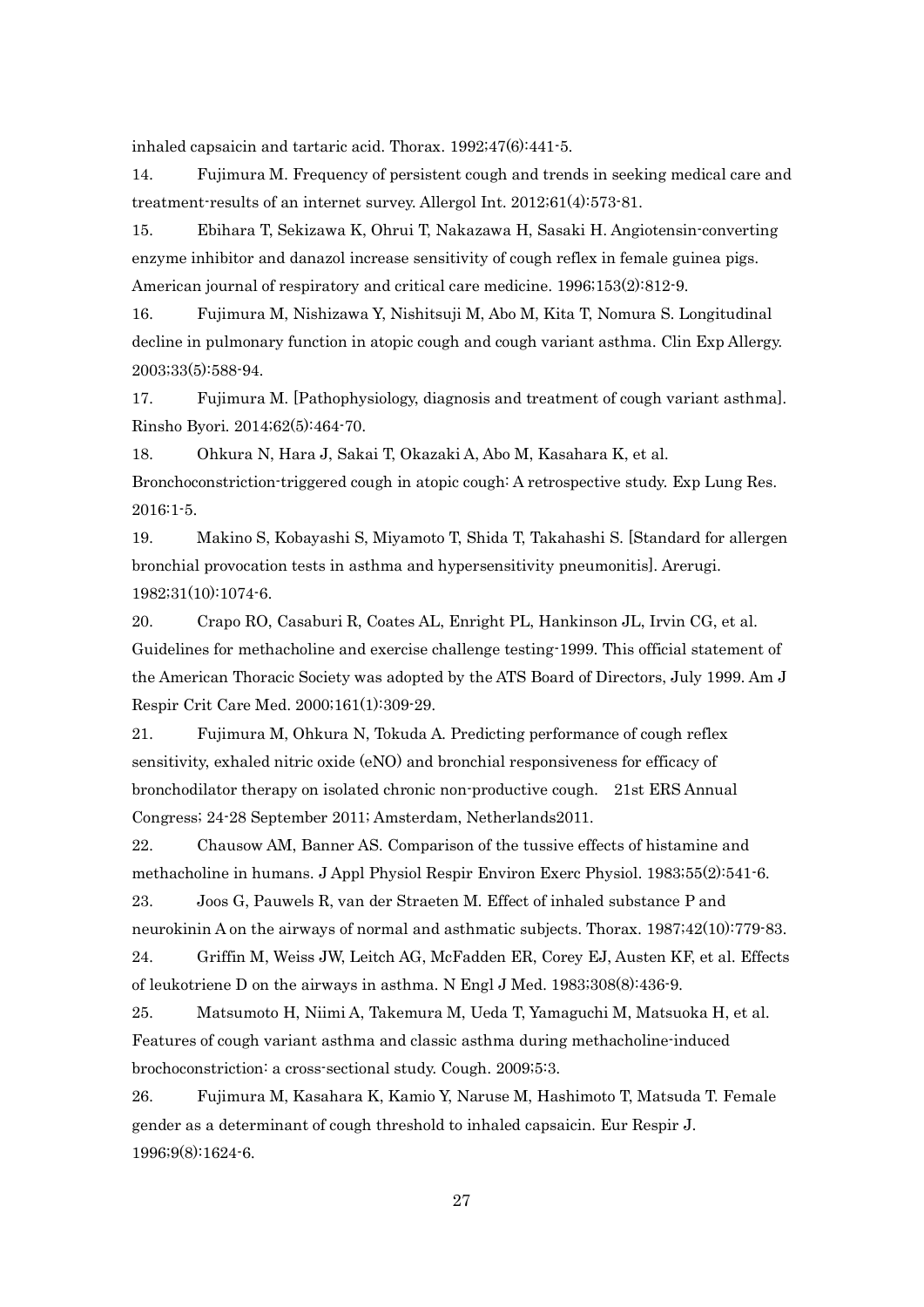27. Fujimura M, Sakamoto S, Kamio Y, Matsuda T. Sex difference in the inhaled tartaric acid cough threshold in non-atopic healthy subjects. Thorax. 1990;45(8):633-4. 28. Ohkura N, Fujimura M, Hara J, Ohsawa M, Kamei J, Nakao S.

Bronchoconstriction-triggered cough in conscious guinea pigs. Exp Lung Res. 2009;35(4):296-306.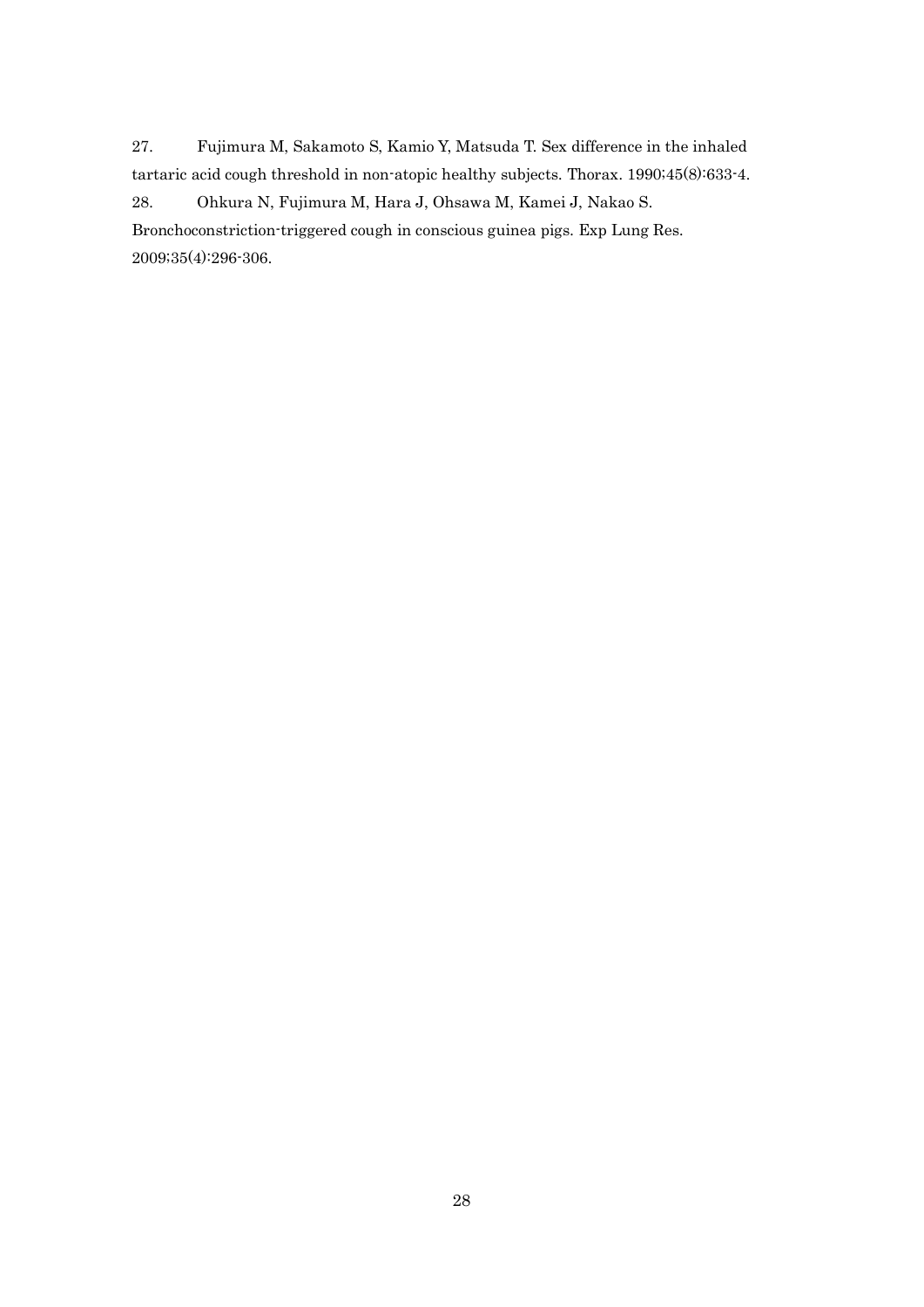#### **FIGURE LEGENDS:**

## **Figure 1**

Mch-induced cough number in all subjects. After inhalation of Mch at Rrs increased twice the baseline,  $11.1 \pm 14.3/30 + α$  min (median, 7; range, 0-71) coughs were provoked (A). The comparison of the cough response to bronchoconstriction between males and females (B).

## **Figure 2**

The plot of the cough number in 24 healthy subjects. The interval between the first and second measurements was more than 7 days in each subject (A). Bland-Altman analysis. Average (X-axis) of and differences (Y-axis) in values for the cough number measured on two separate days are plotted (B). The mean and SD of differences between the 24 pairs of repeated measurements was -0.83 and 7.79, respectively. 95% confidence interval was -4.12 to 2.46).

#### **Figure 3**

The time course of coughs during and after Mch inhalation (A). Relationship between the cough number counted for  $15+\alpha$  and  $30+\alpha$  minute intervals (B).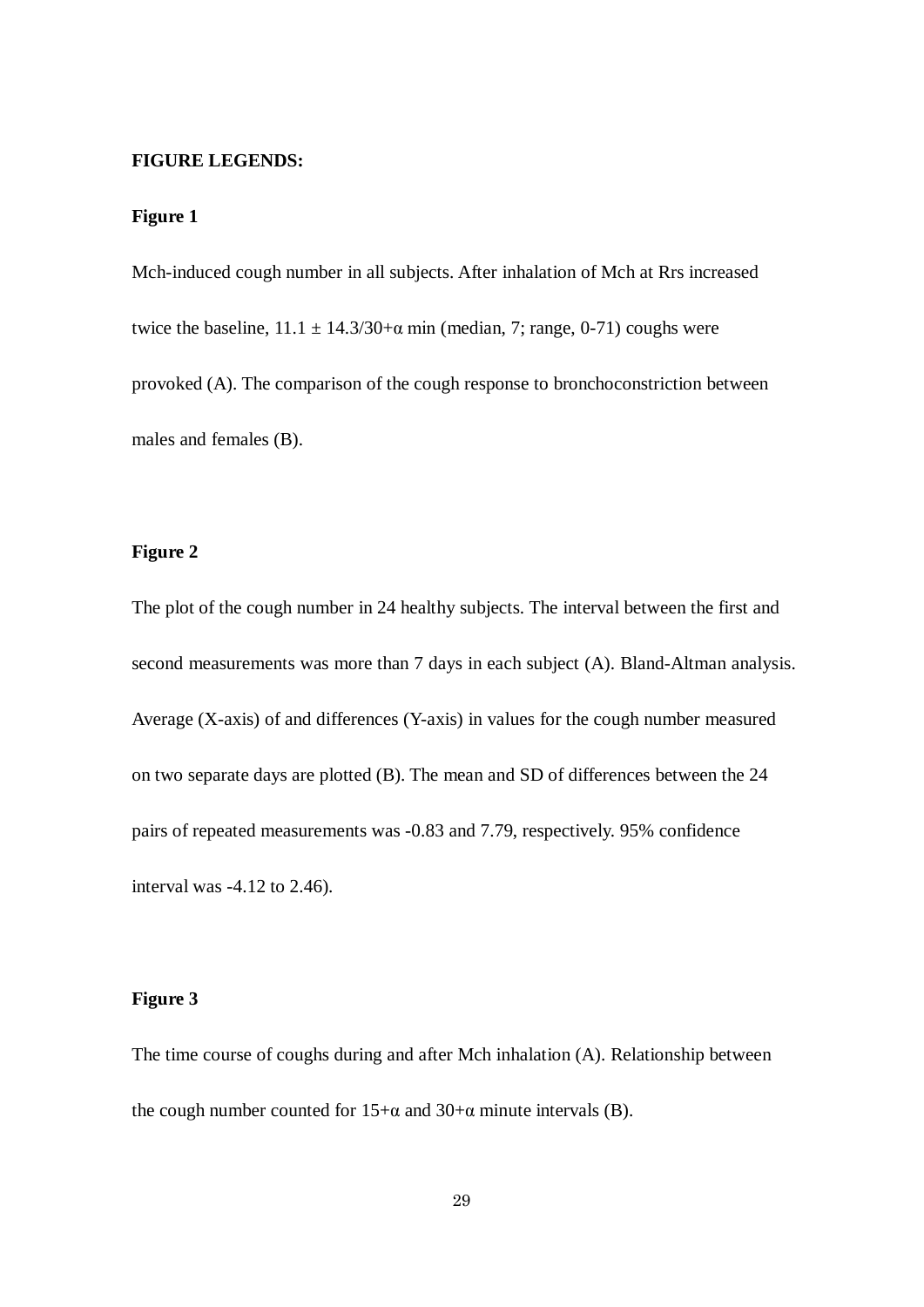# **Figure 4**

Relationship between cough response to bronchoconstriction and change in  $FEV<sub>1</sub>$  (A).

Relationship between cough response to bronchoconstriction and maximum

concentration of inhaled Mch (B).

# **Figure 5**

Relationship between cough response to bronchoconstriction and capsaicin cough threshold.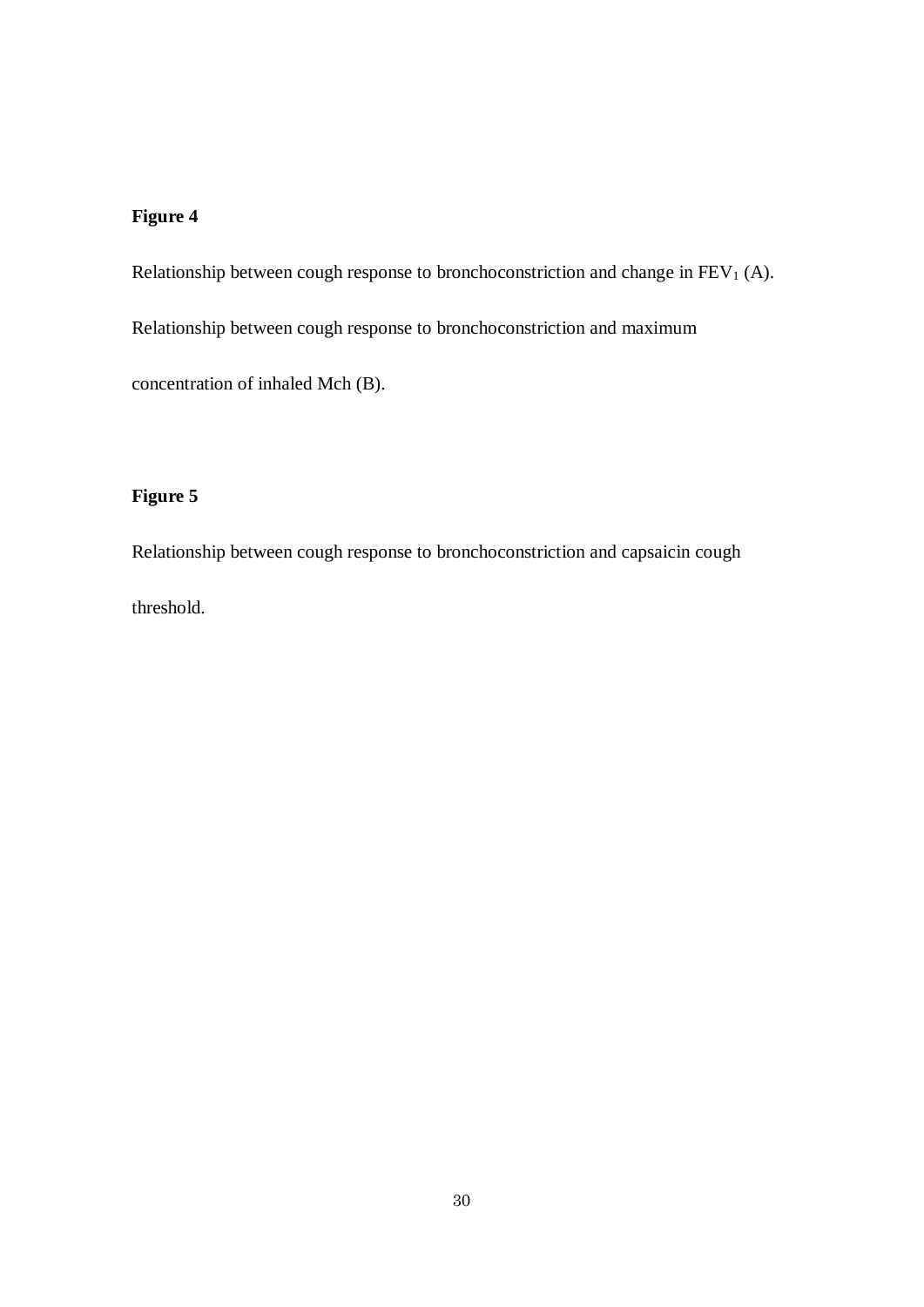# 1 **TABLES:**

# 2 **Table 1**

# 3 Characteristics of the subjects **-**

| Gender (Male/Female)              | 21/20                                  |                 |
|-----------------------------------|----------------------------------------|-----------------|
| Age (years)                       | $22.3 \pm 3.1$                         |                 |
| Height (cm)                       | $163.7 \pm 8.1$                        |                 |
| Body weight (kg)                  | $55.3 \pm 8.8$                         |                 |
|                                   | prebefore Mch                          | postafter Mch   |
|                                   | inhalation                             | inhalation      |
| $FVC$ ( $L%pred$ )                | $4.12 \pm 1.02 + 98.8 +$               | $3.83 \pm 1.00$ |
|                                   | 42.9                                   |                 |
| <b>FVC</b> (%pred)                | $98.8 \pm 12.9$                        | $91.8 \pm 12.9$ |
|                                   | $3.66 \pm 0.85 \rightarrow 98.9 \pm 1$ | $3.02 \pm 0.79$ |
| $FEV_1$ ( $L$ <sup>26</sup> pred) | 42.3                                   |                 |
| $FEV_1$ (% pred)                  | $\frac{98.9 \pm 12.3}{2}$              | $81.3 \pm 12.8$ |
| Change in $\text{FEV}_1$ between  |                                        | $81.8 \pm 7.1$  |
| pre- and post-Mch                 | $\overline{a}$                         |                 |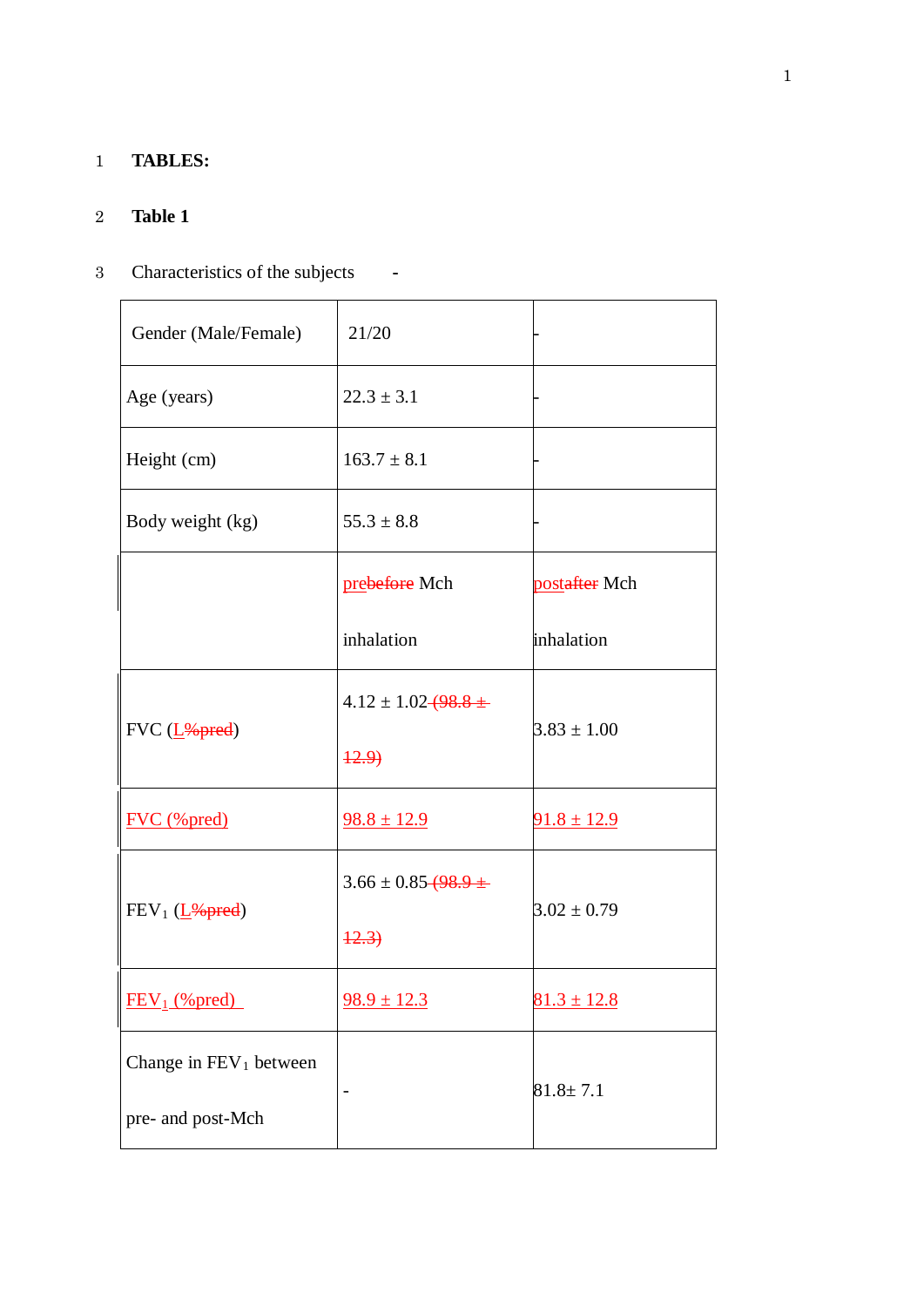| inhalation $\frac{(\%)}{(\%)}$ |                 |                  |
|--------------------------------|-----------------|------------------|
| $FEV_1/FVC$ ratio $(\%)$       | $89.5 \pm 6.6$  | $79.0 \pm 7.2$   |
| SpO <sub>2</sub>               | $97.4 \pm 1.57$ | $96.6 \pm 1.27*$ |
| <b>Heart Rate</b>              | $75.0 \pm 11.3$ | $83.6 \pm 14.9*$ |
|                                |                 |                  |
| $C5$ ( $\mu$ mol/l)            | 20.1(1.35)      |                  |
| maximum concentration of       | 20.5(1.21)      |                  |
| inhaled Mch (mg/ml)            |                 |                  |

# 1

# 2 Table legends

| 3              | Data, excluding the capsaicin cough threshold and maximum concentration of inhaled    |
|----------------|---------------------------------------------------------------------------------------|
| $\overline{4}$ | Mch, were presented as the mean $\pm$ standard deviation (range). The capsaicin cough |
| 5              | threshold and maximum concentration of inhaled Mch were expressed as the geometric    |
| 6              | mean with geometric standard error of the mean (GSEM).                                |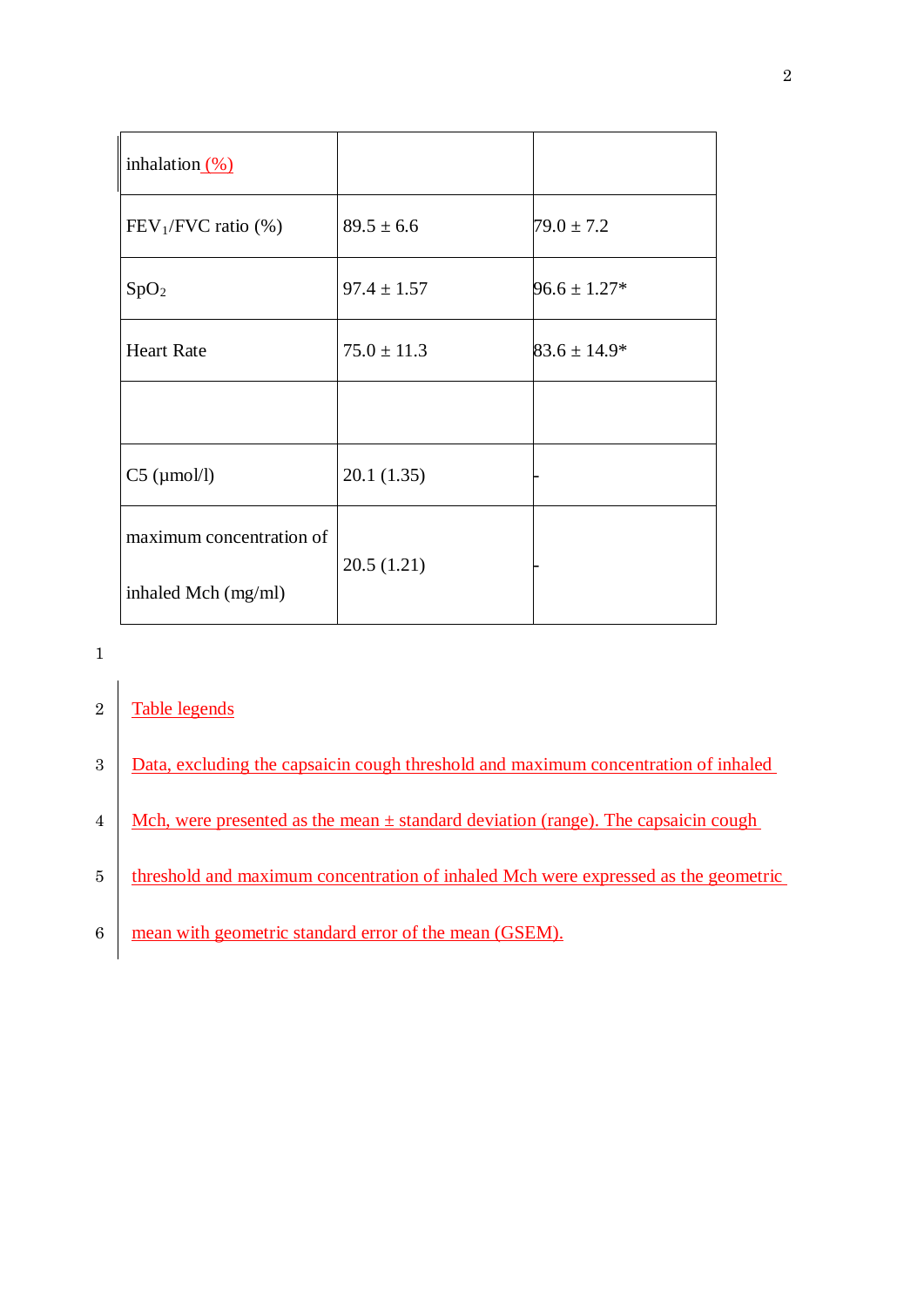Figure 1A

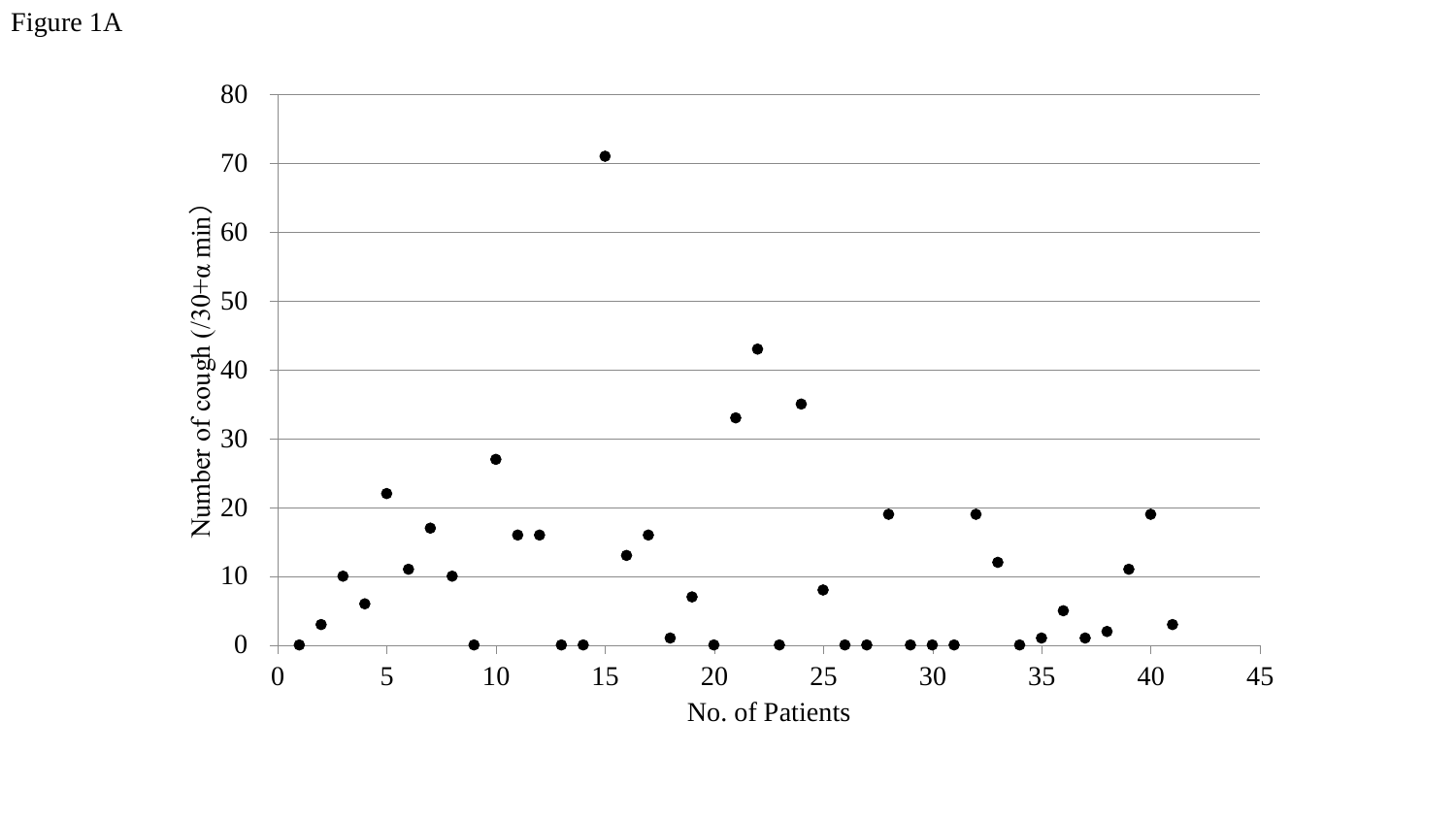Figure 1B

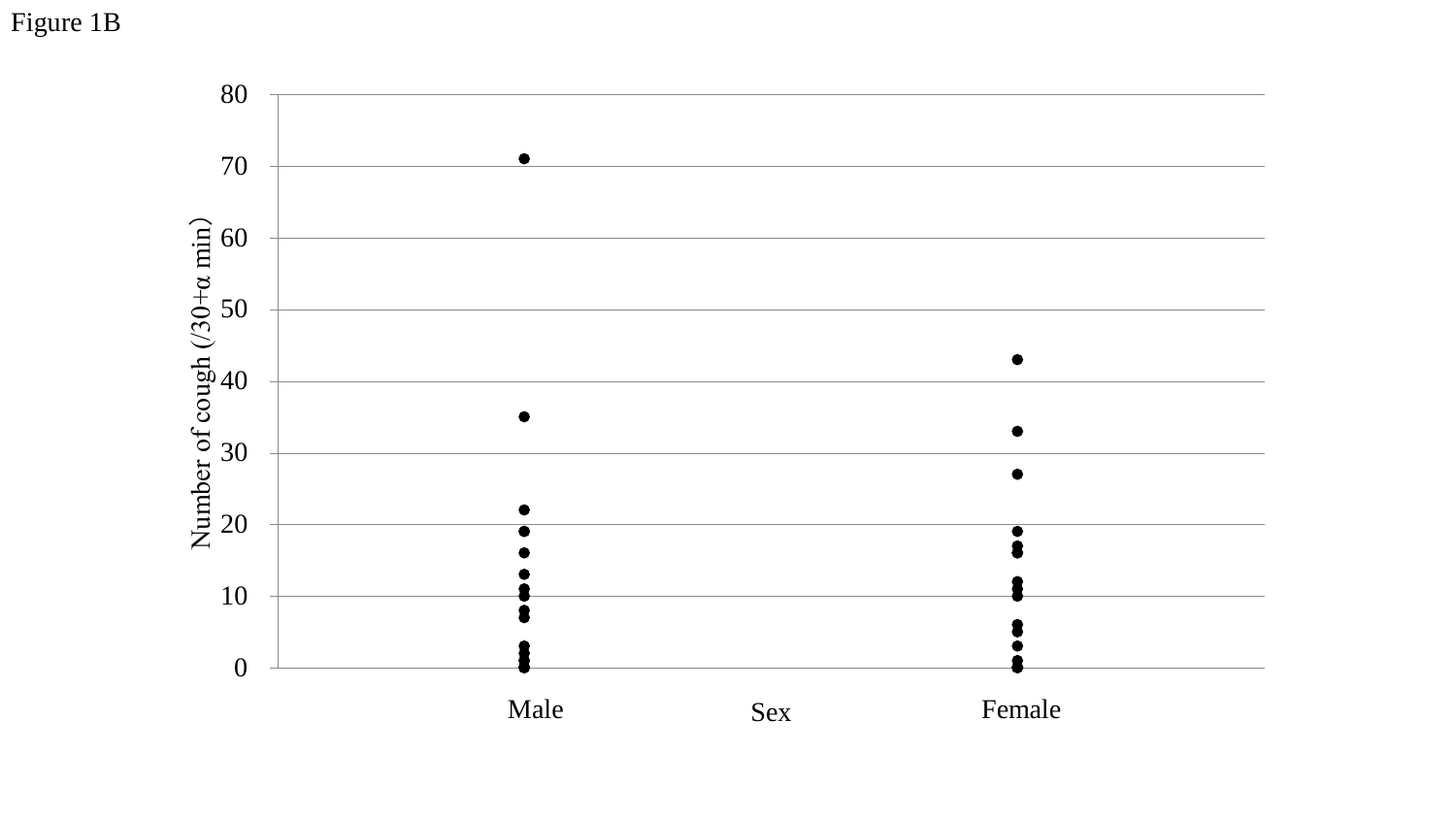Figure 2A

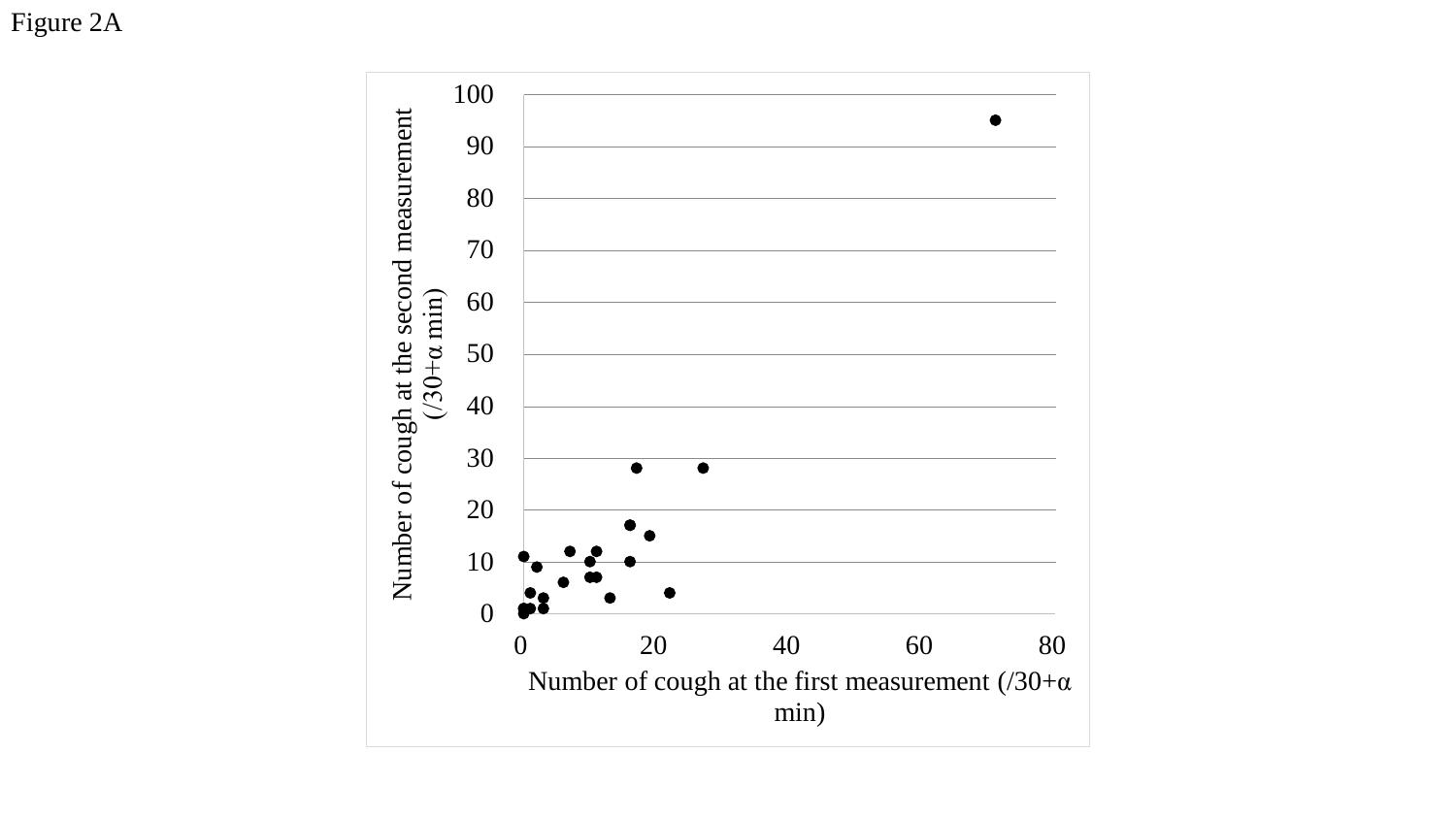# Figure 2B

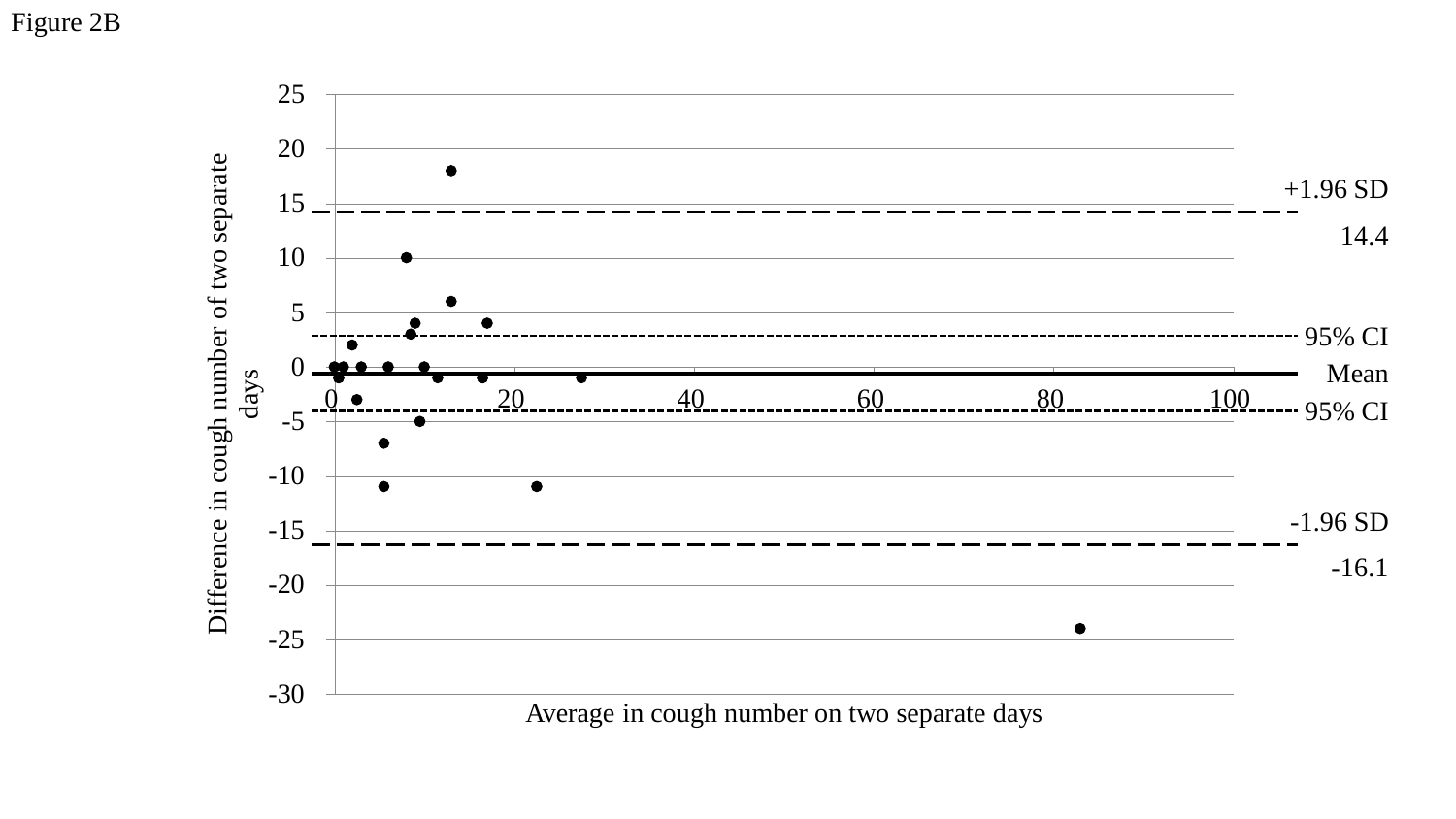Figure 3A

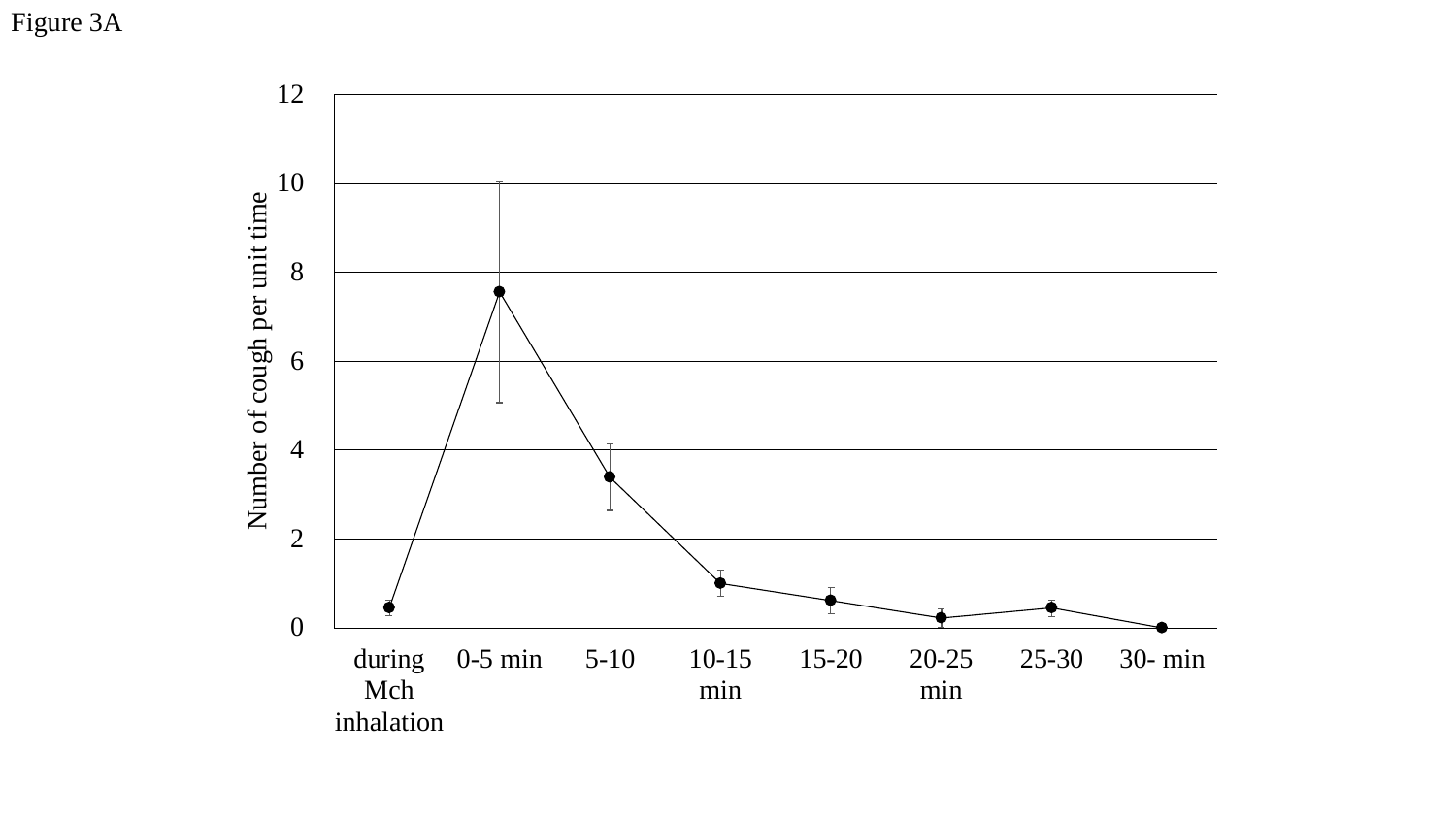Figure 3B

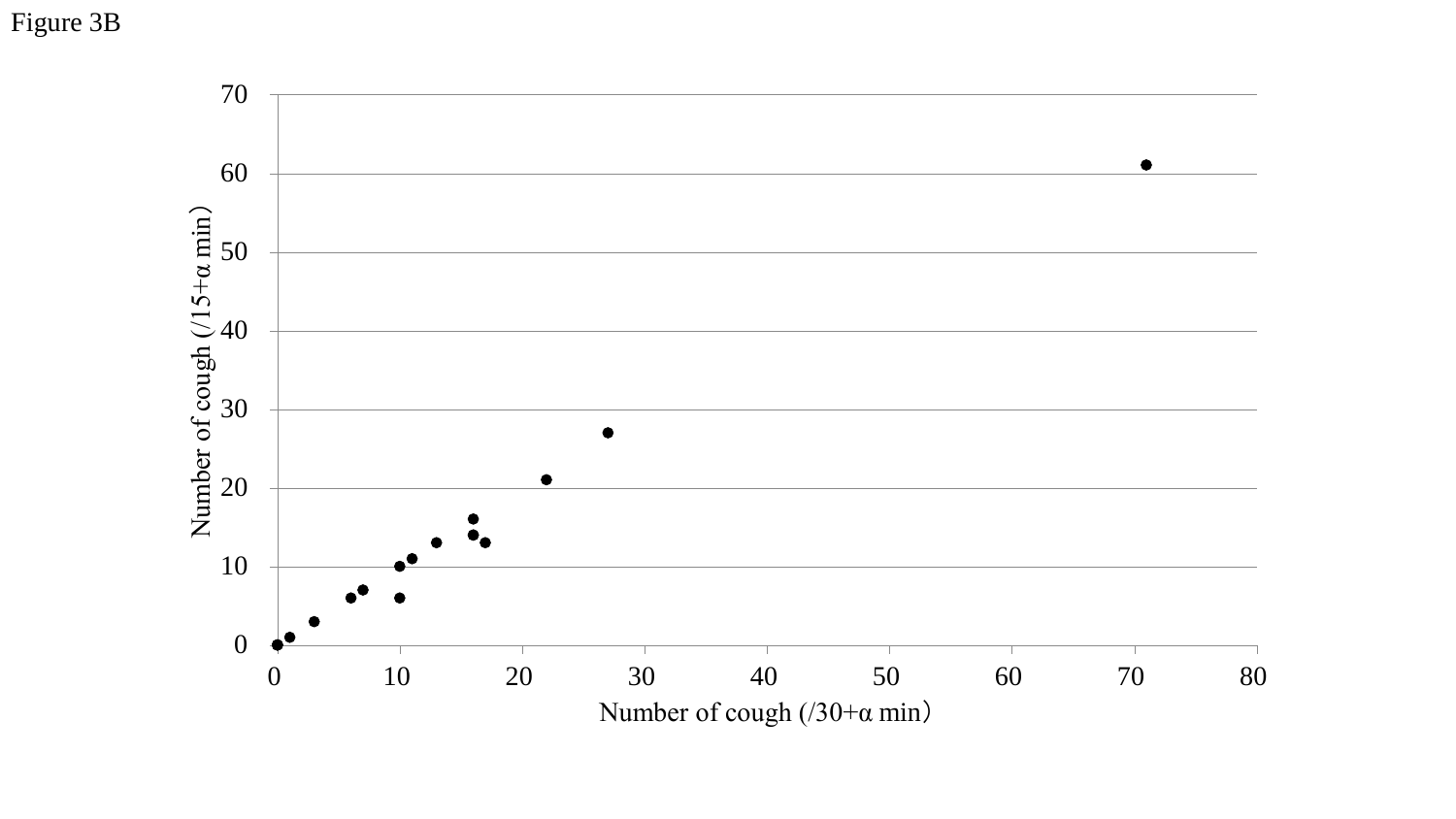Figure 4A

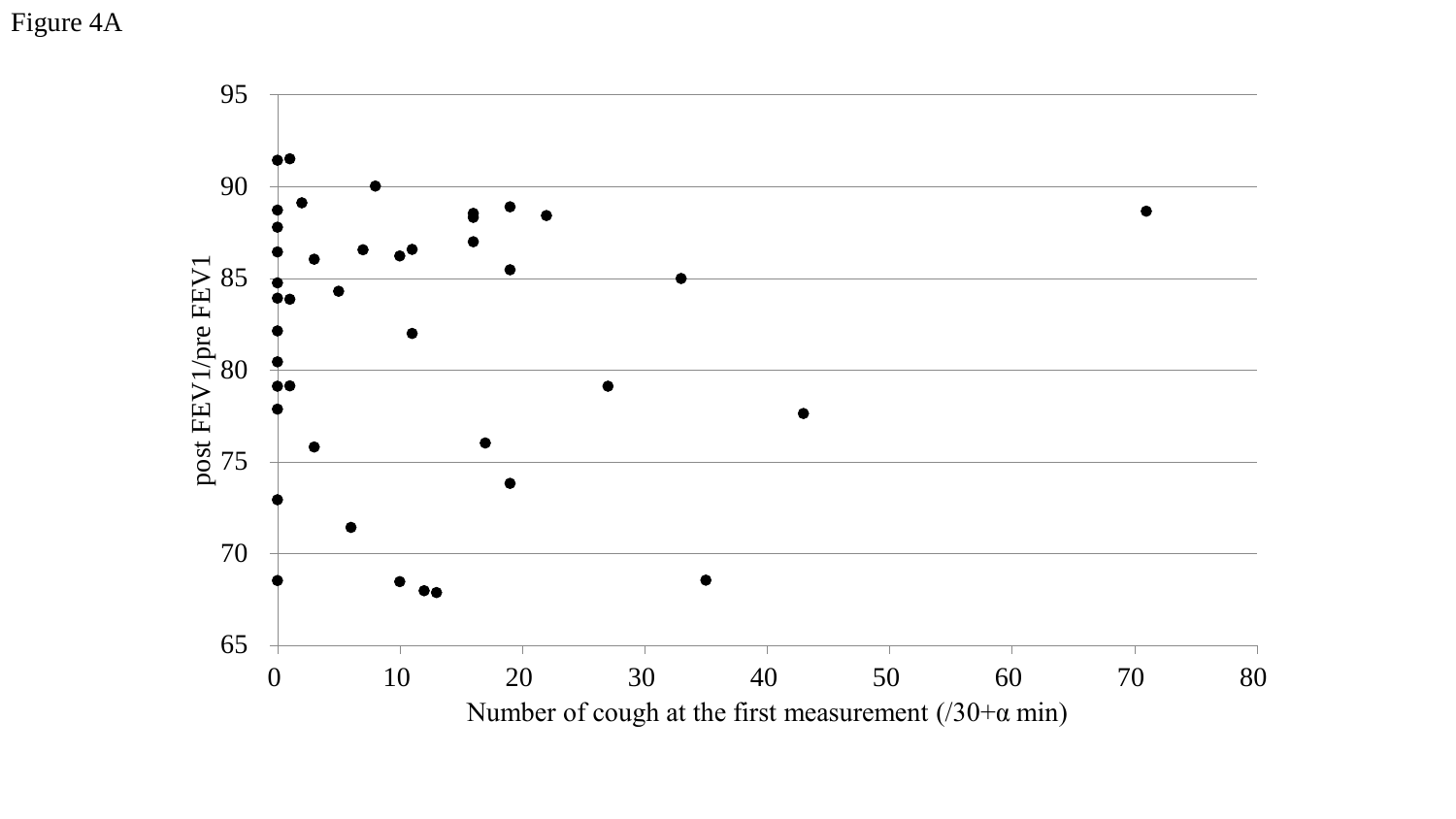Figure 4B